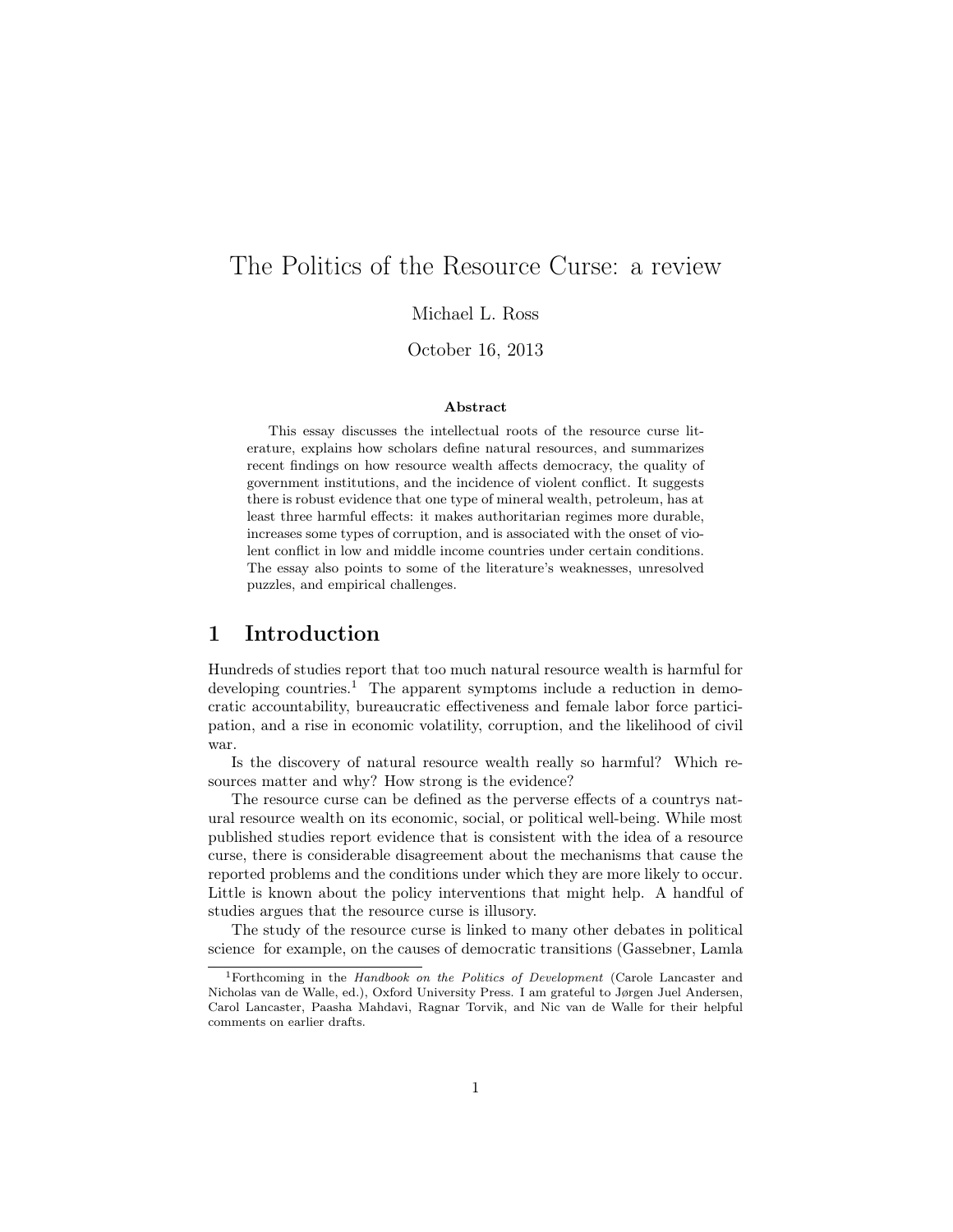and Vreeland, 2012), the role of taxation in state-building (Brautigam, Fjeldstad and Moore, 2008; Smith, 2008), the consequences of foreign aid (Ahmed, 2012; Morrison, 2012; Bermeo, 2011) and the determinants of civil war (Fearon and Laitin, 2003). A series of global policy initiatives including the Kimberley Accord, the Extractive Industries Transparency Initiative, and the Publish What You Pay movement has been launched to help resource-rich developing countries avoid these ailments.

This chapter offers a short review of research on politics of the resource curse.<sup>2</sup> It develops three broad themes. First, there is robust evidence that one type of mineral wealth petroleum has at least three harmful effects: it seems to make authoritarian regimes more durable; it appears to increase certain types of corruption; and it is associated with the onset of violent conflict in low and middle income countries, particularly when it is found in the territory of marginalized ethnic groups. The effects of oil on both authoritarian rule and conflict appear to be recent phenomena, emerging after the 1970s. Many other claims are plausible and await further testing.

Second, the literature has many weaknesses and unresolved puzzles: there is no consensus on the mechanisms that link petroleum wealth to these outcomes, the conditions that make them more or less likely, the reasons they emerged when they did, and why other minerals with the partial exception of alluvial diamonds do not seem to be linked to the same outcomes.

Finally, it points out that research on this issue has been sharply limited by available data. Some of the data that scholars most fervently covet for example, on the true size and disposition of natural resource revenues, or the operation of state-owned petroleum companies are deliberately concealed or misreported by governments. Until recently, most studies have been based on the statistical analysis of large datasets with a single observation for each country and year datasets that have been mined up to (and perhaps beyond) the point of diminishing returns. There is a promising trend toward subnational research, where the data are often better and identification strategies more convincing. Future progress will depend on our capacity to find new data, including both cross-national and sub-national data, that can cast light on the many unresolved puzzles.

The next section of this essay discusses the intellectual roots of the resource curse literature, in both political science and economics. Section two describes the many ways that scholars define natural resources, and explains why some of them are problematic. The subsequent three sections summarize research on how resource wealth affects democracy, the quality of government institutions, and the incidence of violent conflict. The final section looks at some key puzzles and challenges.

<sup>&</sup>lt;sup>2</sup>For reviews of research on the economics of the resource curse, see Wick and Bulte (2009); van der Ploeg (2011); Frankel (2012).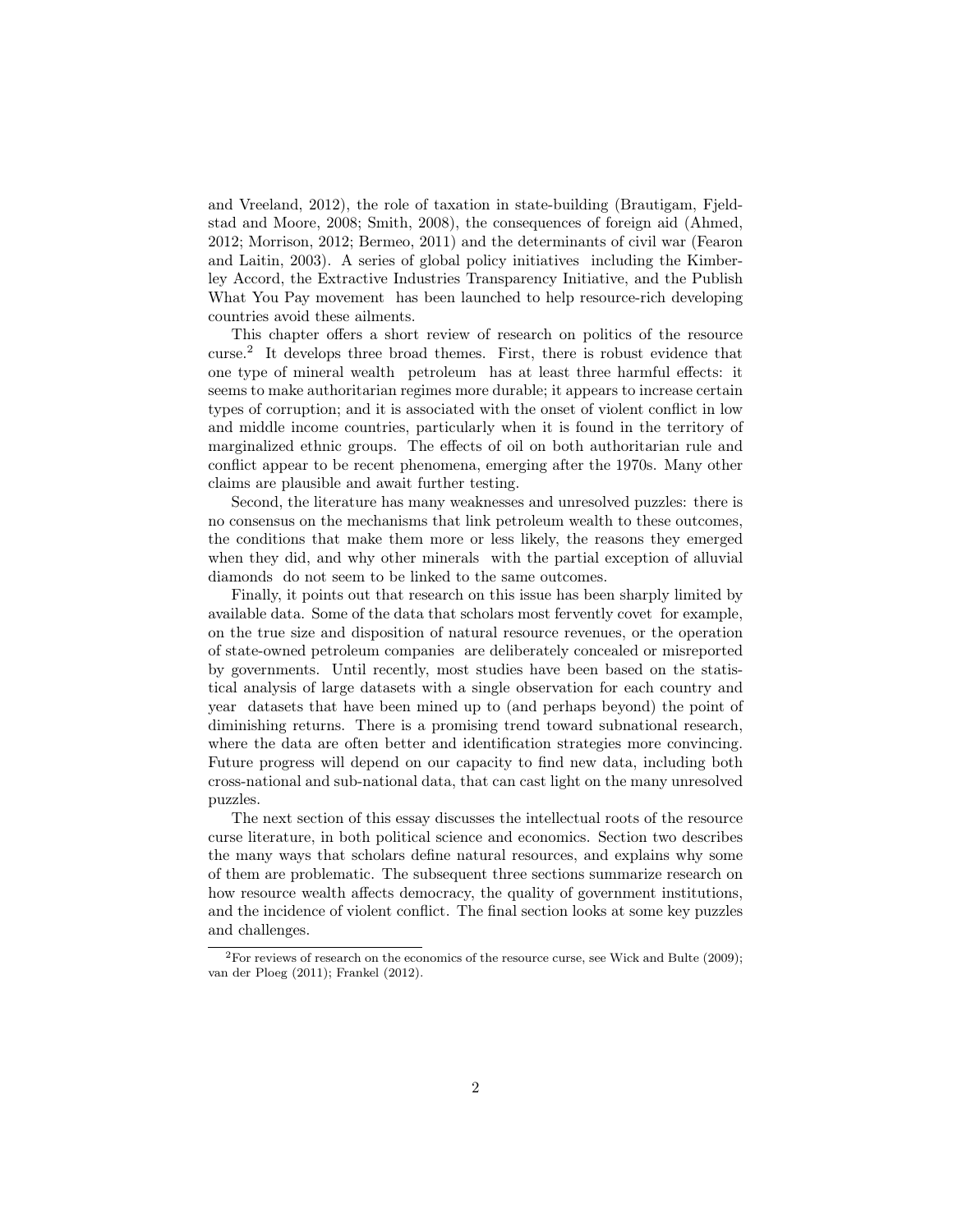#### 2 Some Roots

The earliest published reference to the term resource curse appears in Auty (1993). The notion that natural resource wealth can have perverse consequences, however, has a long and distinguished intellectual history. Early modern philosophers like Machiavelli, Bodin, and Montesquieu argued when countries had favorable resource endowments, their citizens became myopic and slothful. Adam Smiths *The Wealth of Nations* stressed the dangers of pursuing mineral wealth, warning

Of all those expensive and uncertain projects, however, which bring bankruptcy upon the greater part of the people who engage in them, there is none perhaps more ruinous than the search after new silver and gold minesThey are the projects, therefore, to which of all others a prudent law-giver, who desired to increase the capital of his nation, would least choose to give any extraordinary encouragement (Smith, 1776 (1991, volume IV, chapter 7, section 18).

Even David Ricardo, who helped develop the modern concept of economic rents, saw few social or economic benefits from mining silver or gold. In *On the Principles of Political Economy and Taxation*, he notes that Spain and Portugal were Europes greatest producers of gold and silver, yet

This increase of the quantity of those metals, however, has not, it seems, increased that annual produce; has neither improved the manufactures and agriculture of the country, nor mended the circumstances of its inhabitants. Spain and Portugal, the countries which possess the mines, are, after Poland, perhaps, the two most beggarly countries in Europe (Ricardo, 1817 (1911, chapter 28, par.  $(10).<sup>3</sup>$ 

Political scientists who study the resource curse draw more proximately on the work of Middle East scholars who, beginning in the 1970s, revived the concept of the rentier state to explain the peculiar qualities of the regions oil-producing governments.<sup>4</sup> Mahdavy (1970, 428) is widely credited with giving the rentier state term its contemporary meaning: a state that receives substantial rents from foreign individuals, concerns, or governments. Beblawi (1987, 50) developed a more precise definition, suggesting that a rentier state was one where the rents are paid by foreign actors, where they accrue directly to the state, and where only a few are engaged in the generation of this rent (wealth), the majority being only involved in the distribution or utilization of it.

<sup>&</sup>lt;sup>3</sup>Beblawi notes that classical economists had few kinds words to say about rents or rentiers, who were regarded as "unproductive, almost anti-social, sharing effortlessly in the produce without, so to speak, contributing to it (Beblawi, 1987, 50).

<sup>4</sup>The concept of a rentier state dates back to at least the beginning of the 20th century, when Lenin used the term to vilify European governments that earned interest on their loans to non-European governments (Lenin, 1914 (1975).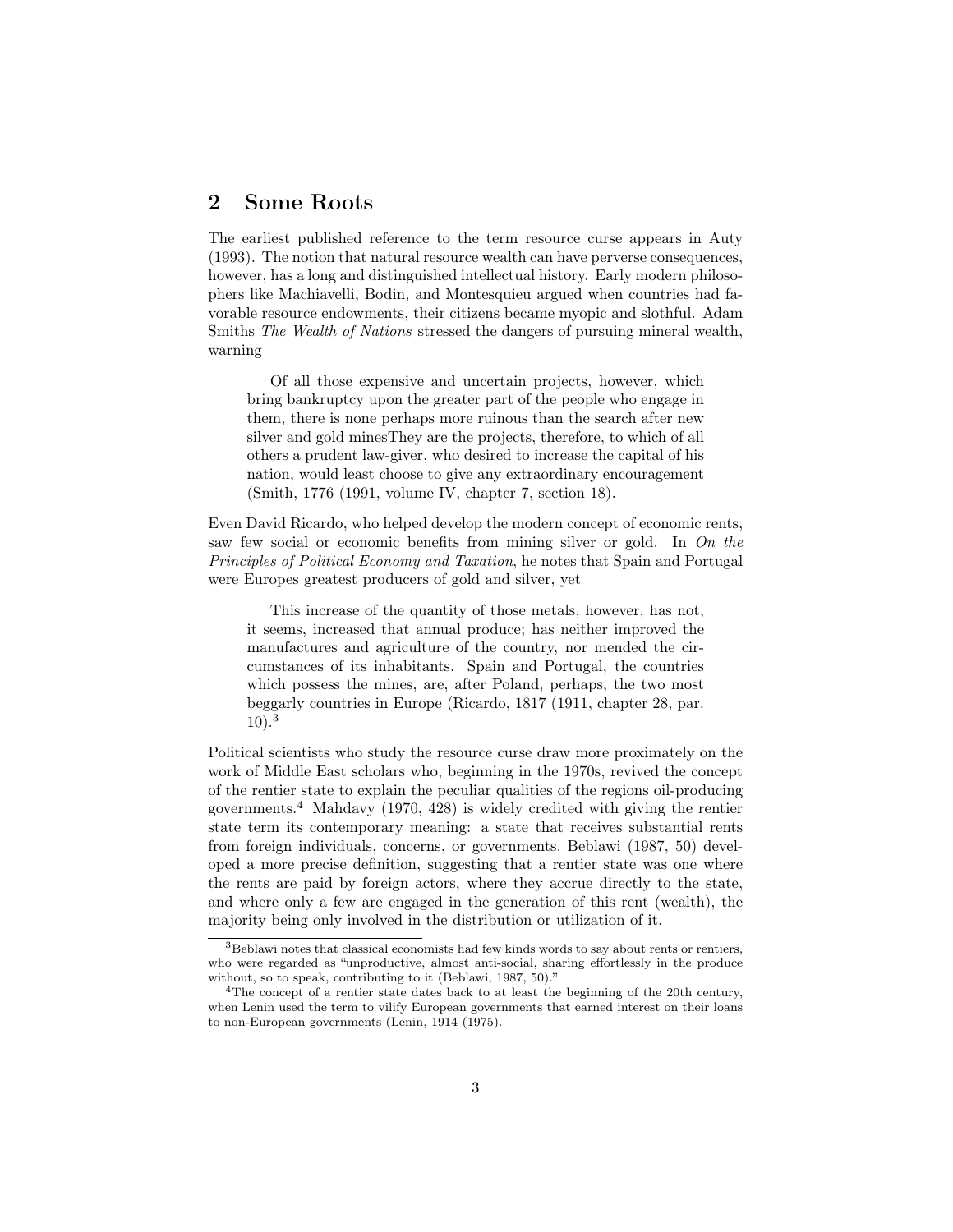Both Mahdavy and Beblawi argued that governments funded by external rents were freed from the need to raise taxes; this made them less accountable to their citizens, and hence less likely to deploy these rents in ways that promoted economic development. Their argument encapsulates two of the most prominent claims in the resource curse literature: that rents damage government accountability and reduce economic growth.

In the 1980s and 1990s, the rentier state literature was gradually refined by scholars studying Libya (First, 1980; Vandewalle, 1998), Iran (Skocpol, 1982; Shambayati, 1994), Tunisia (Bellin, 1994), Saudi Arabia and the Arab Gulf states (Crystal, 1990; Gause III, 1994; Chaudhry, 1997), the Congo Republic (Clark, 1997), Gabon (Yates, 1996), Indonesia (Tornquist, 1990), and other resource-rich countries. Karls influential *Paradox of Plenty* drew heavily on this literature to explore the disappointing political and economic outcomes in Venezuela and more briefly, Algeria, Iran, Indonesia, and Nigeria following the oil shocks of the 1970s (Karl, 1997, 44).

For economists, much of the resource curse debate was triggered by a seminal 1995 working paper by Sachs and Warner, which reported a negative correlation between a countrys dependence on natural resource exports in 1970 and its economic growth between 1971 and 1989 (Sachs and Warner, 1995). The Sachs and Warner study, in turn, drew on a World Bank-sponsored study organized by Gelb that analyzed how six oil-rich states Algeria, Ecuador, Indonesia, Nigeria, Trinidad, and Venezuela responded to the oil shocks of the 1970s (Gelb and Associates, 1988). Later studies by Auty extended this analysis, looking at an overlapping set of oil and mineral exporting countries (Auty, 1990, 1993).<sup>5</sup>

The ensuing research by economists has traveled deep into territory nominally occupied by political scientists. It also echoes arguments first raised by development economists in the 1950s and 1960 about the hazards of primary commodity exports: that the volatility of international commodity prices is economically damaging for low-income countries (Nurske, 1958; Levin, 1960); that commodity booms fail to stimulate other sectors of the economy, at least in the absence of strong government intervention (Hirschman, 1958); and that the declining terms of trade for primary commodities relegates the commodityexporting countries to the periphery of the global economy (Prebisch, 1950; Singer, 1950).<sup>6</sup>

# 3 What does *natural resources* mean?

The term *natural resources* can cover many types of commodities, each of which can be measured in many ways. Scholars have gradually converged on certain measures, but problems remain.

<sup>5</sup>Many studies also drew on Corden and Nearys (1982) work on the concept of the Dutch Disease, although both researchers and journalists came to confuse the Dutch Disease with the resource curse.

<sup>6</sup>This earlier literature is discussed at greater length in Ross (1999). Other fields have also explored the often-baneful consequences of natural resource wealth; in sociology, early influences include Delacroix (1977), Bunker (1984), and Peluso (1992).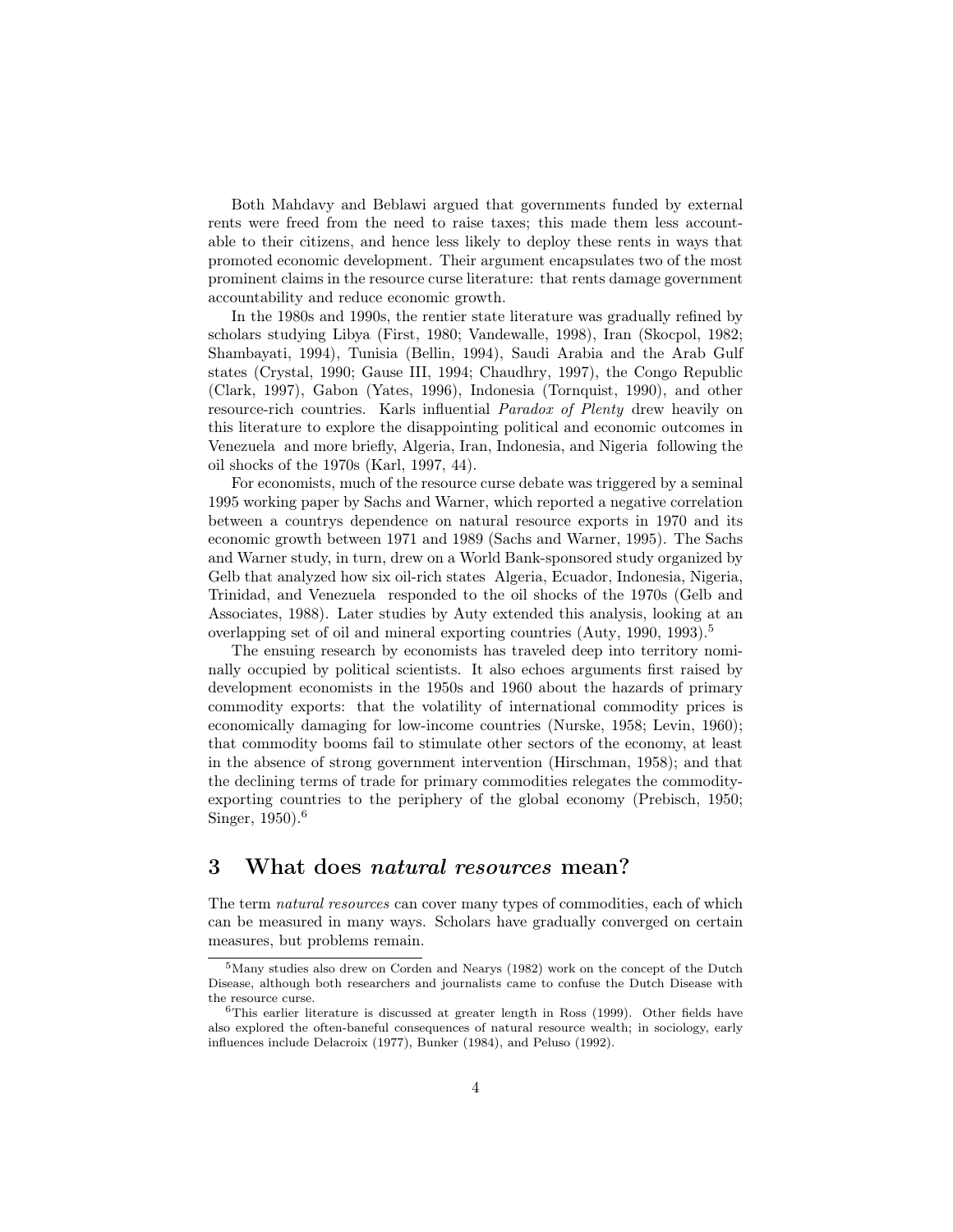There are three components to most definitions of natural resources. The first is the choice of resource. Early studies by Sachs and Warner (1995) and Collier and Hoeffler (1998) looked at broad measures of resources that included petroleum, other minerals, and agricultural commodities everything that fell under the World Banks prepackaged measure of primary commodities. Today agricultural products are rarely seen as part of the resource curse both because they are produced, not extracted, and hence fail to meet standard definitions of natural resources; and because they are seldom correlated with unfavorable outcomes.<sup>7</sup> A relatively small number of studies have looked closely at the effects of non-fuel minerals (Sorens, 2011), forest products (Price, 2003; Harwell, Farah and Blundell, 2011), or commodities more generally (Besley and Persson, 2011; Bazzi and Blattman, 2013).

Just two types of resources have been consistently correlated with lamentable outcomes: petroleum, which is the key variable in the vast majority of the studies that identify some type of curse; and alluvial diamonds, which in several careful studies have been associated with civil conflict. Still, it is too early to conclude that other resources do not matter: not everything has been wellmeasured or received the same kind of attention as oil.<sup>8</sup>

The second component identifies the salient quality of the resource. Common choices include the quantity of production, the value of production, the rents generated by production, and the value of exports. A smaller number of studies have looked at the value of petroleum or mineral reserves, petroleum discoveries, the number of workers employed in the resource sector, the international price of a given resource, the depletion of the resource, and the government revenues generated by the resource sector.

The final component is the method used to normalize these values to make them comparable across countries or regions that is, whether to express the measured quantity as a fraction of GDP, a fraction of total exports, a fraction of total government revenues, by land area, or on a per capita basis.

These three components can be combined in dozens of ways to generate alternative measures of a countrys natural resource endowment. The proliferation of measures has been both good and bad: it means that scholars have usefully explored many potentially-interesting dimensions of resource wealth that might have important economic or political effects; but it has also made it lamentably easy for researchers to stumble across resource measures that are statistically, but spuriously, associated with a given outcome.

For example, one common measure exports of fuel or non-fuel minerals, as a fraction of GDP is probably biased upwards in poorer and more conflict-prone countries; this could cause it to be spuriously correlated with bad outcomes. Consider two countries with the same population that produce the same quantity of oil: the numerator a countrys oil exports will be larger in the poorer country, since it will be too poor to consume its own output. On a per-capita basis, the

<sup>7</sup>A notable exception are studies that employ the concept of point source resources developed by Woolcock, Pritchett and Isham (2001), which includes oil, other minerals, and coffee and cocoa production.

<sup>8</sup> I use the term oil to refer to both oil and gas.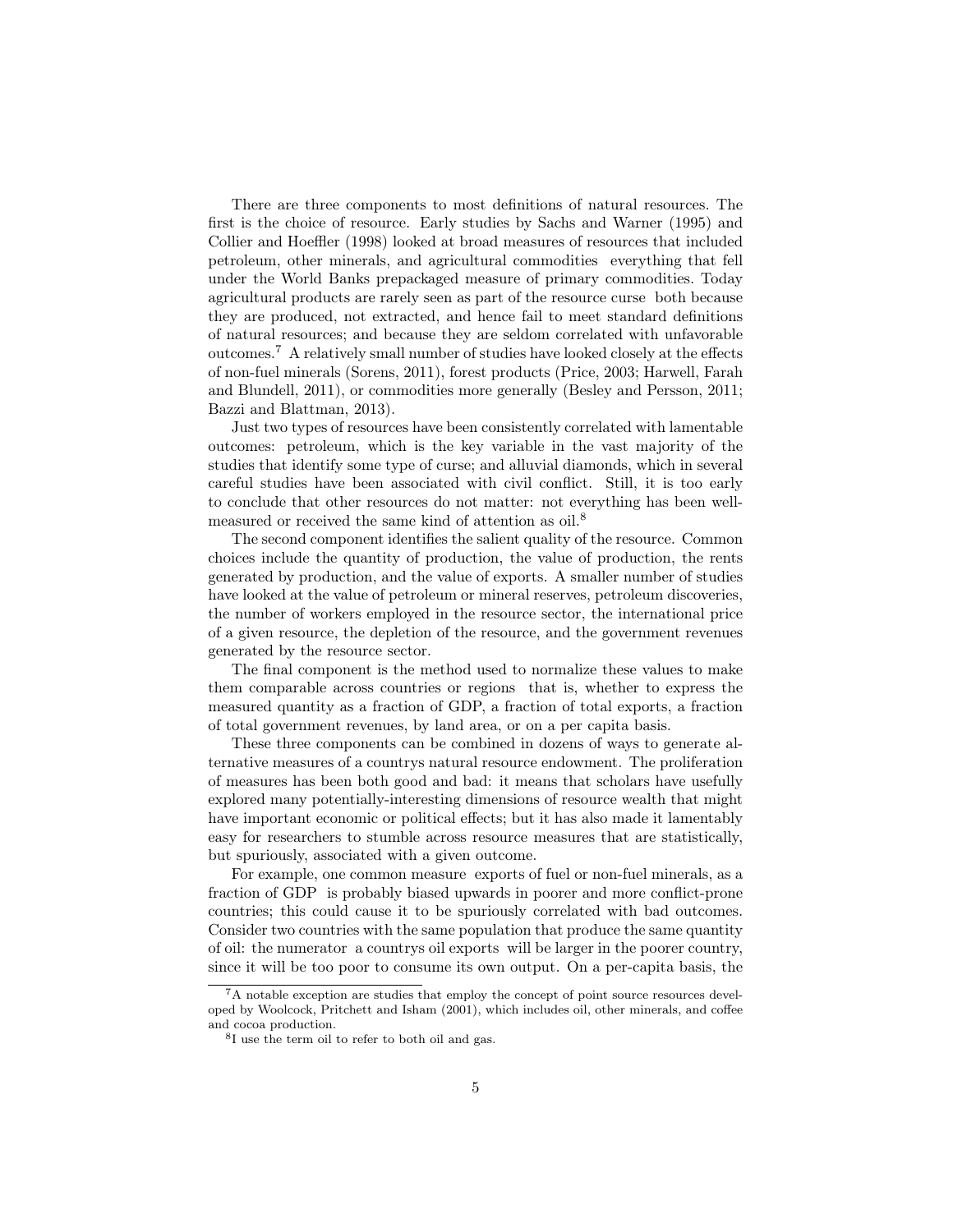US produces more oil than Nigeria, but Nigeria exports more than the US, because the US is wealthier and consumes all of its oil domestically. Another concern is omitted variable bias: there may be other factors besides resource abundance like having high corruption levels or endemic conflict that cause a country to be highly-dependent on its resource sector. If so, it might be these other, omitted factors that are causing resource-dependent countries to have such bad outcomes.

To circumvent these problems, some scholars are turning to alternative measures like the value of oil production per capita (Ross, 2008, 2012; Haber and Menaldo, 2010) or global price shocks (Ramsay, 2011; Besley and Persson, 2011); or are using instrumental variables to identify the exogenous component of the resource variable (Brunnschweiler and Bulte, 2009; Busse and Gröning, 2013; Tsui, 2011; Cotet and Tsui, 2013).

Unfortunately, one of the most potentially-important measures is also among the most difficult to obtain: government revenues from the extractive sector. States collect these revenues in a variety of ways: through royalties, corporate taxes, concession fees, transit fees, signing bonuses, in-kind payments, and revenues from state-owned companies. Different types of revenues may accrue to different arms of the state like oil and finance ministries, state-owned oil companies, and local governments and may or may not be transferred to a central account. Governments can also hide their revenues by understating the value of the fuel they sell domestically to their citizens.<sup>9</sup>

### 4 Resource Wealth and Democracy

Since the early 2000s, dozens of books and articles have analyzed the effects of resource wealth, especially petroleum wealth, on government accountability. A large majority are broadly consistent with the claim that oil wealth makes autocratic governments more stable, and hence less likely to transit to democracy.

Figure 1 summarizes the global relationship between oil wealth and democratic transitions. It includes all countries that, since 1960, could have made transitions from authoritarianism to democracy - including all 64 countries that were under authoritarian rule in 1960, plus the 50 countries that became independent after 1960 and were under authoritarian rule in their first year of independence. The values on the horizontal axis represent each countrys mean oil income per capita between 1960 and 2006; the values on the vertical axis denote the percentage of the time (since either 1960 or their first year of independence) that these initially-authoritarian countries dwelt under a democratic government. Those that were continuously authoritarian have a score of 0, while those that transited to democracy early and stayed democratic have scores approaching 1.

The downward-sloping line suggests the overall relationship between oil and the persistence of authoritarianism: the greater a countrys oil income, the less

 $9$ This is why the non tax revenue measure in the World Development Indicators does a poor job of capturing natural resource revenues.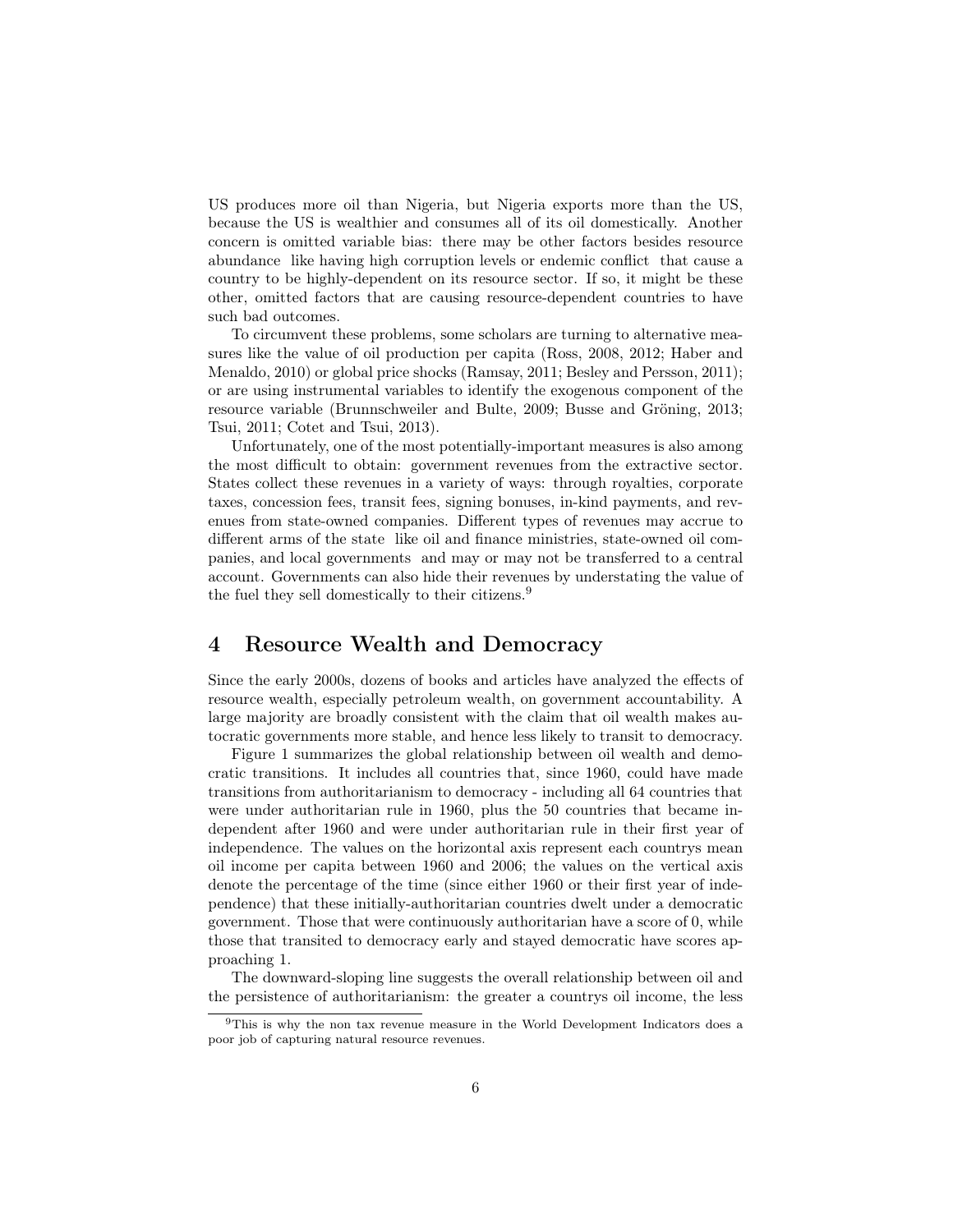Figure 1: Oil and transitions to democracy 1960-2006.



likely the transition to democracy. Countries that transited to democracy early, and remained democratic like the Dominican Republic, Turkey, Portugal and Spain had little or no oil. A handful of countries with modest oil and gas wealth, like Bolivia, Romania, and Mexico, had more recent (and sometimes more erratic) transitions to democracy; but no country with high levels of oil and gas income has successfully become democratic since 1960. Most countries on the far right edge of the horizontal axis states with lots of oil and no democratic transitions are in the Middle East and North Africa; but the group also includes Russia, Angola, Gabon, Brunei and Malaysia.

The connection between petroleum wealth and autocratic rule has long been explored by scholars of resource-rich countries, particularly in the Middle East.<sup>10</sup> Many of their insights were drawn together by Ross (2001*a*), which reported a negative statistical association between a countrys level of dependence on oil (and mineral) exports, and its democracy level, measured by the Polity index. The core finding that more oil wealth is associated with less democracy has been replicated many times, using better data and more sophisticated methods; recent studies suggest it is robust to the use of country fixed effects (Werger, 2009; Aslaksen, 2010; Tsui, 2011; Andersen and Ross, 2014) and instrumental variables (Tsui, 2011; Ramsay, 2011). An extreme bounds analysis identified oil dependence as one of the few robust correlates of regime types (Gassebner, Lamla and Vreeland, 2012). A statistical meta-analysis of the oil-democracy question, which integrated the results of 29 studies and 246 empirical estimates,

<sup>10</sup>See section 2 for some important examples.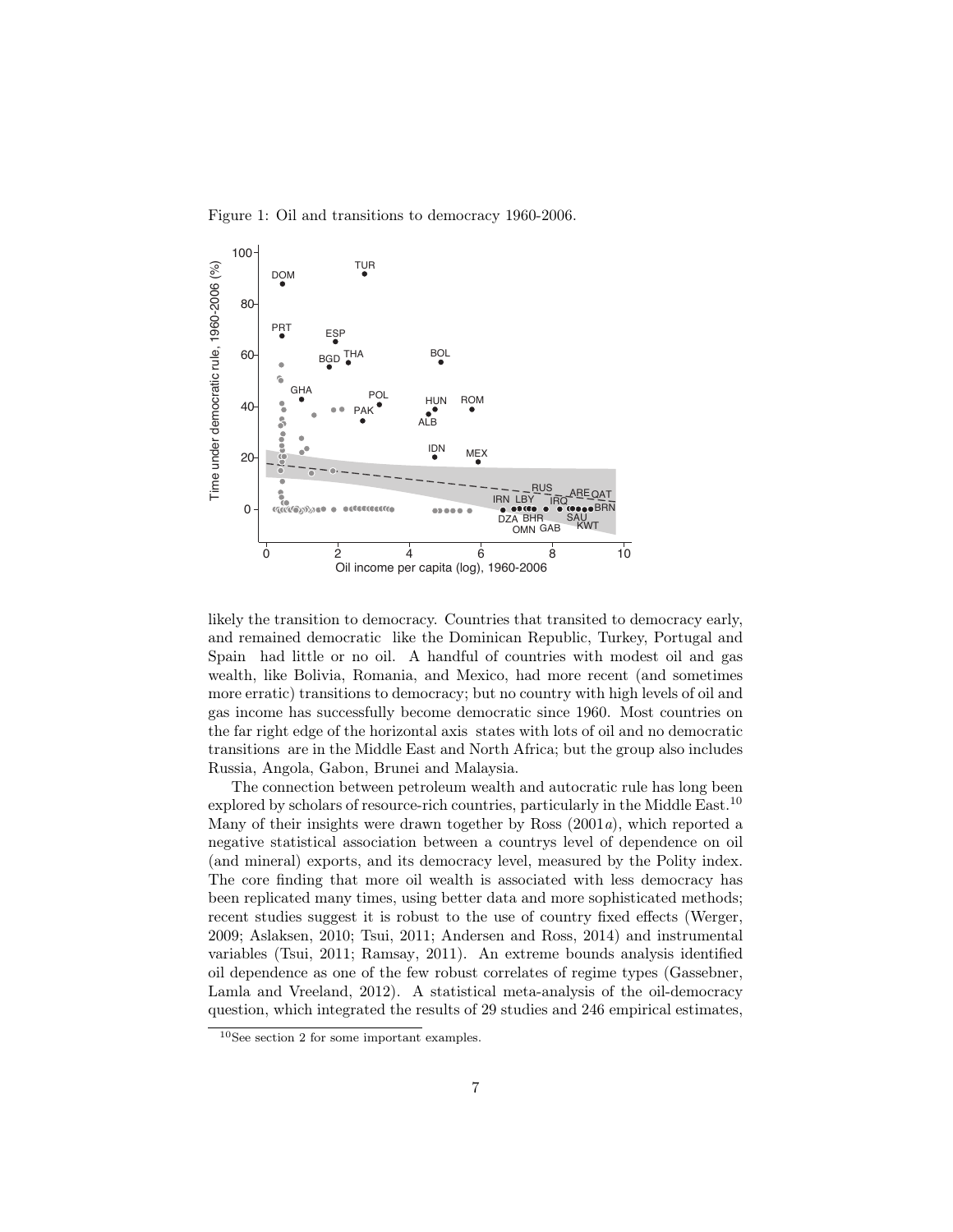concluded that oil had a negative, nontrivial, and robust effect on democracy (Ahmadov, 2013). Much of this research has tried to clarify the conditions under which petroleum wealth has anti-democratic effects. There are two broad possibilities: oil could strengthen authoritarian governments and prevent them from transiting to democracy; and it could weaken democratic governments and push them toward authoritarianism. Most studies have come to similar conclusions: oils most robust effect is to help prevent autocratic regimes from democratizing.<sup>11</sup>

These findings also consistent with research on the survival in office of authoritarian leaders, rather than authoritarian regimes. Both Cuaresma, Oberhofer, and Raschky (2010) and Andersen and Aslaksen (forthcoming) show that oil wealth lengthens the survival in office of authoritarian rulers; Andersen and Aslaksen also find that kimberlite diamonds have a similar effect, while alluvial diamonds and other types of minerals can reduce the longevity of authoritarian leaders and parties. Looking exclusively at African states, Omgba (2009) finds that oil, but not other mineral resources, helps incumbents remain in office.

The impact of oil wealth on democracies is more ambiguous. One set of studies reports that oil has pro-democratic effects in democracies, either by making the governments more stable (and hence less likely to become autocracies), or by improving their democracy scores (Smith, 2004; Morrison, 2009; Dunning, 2008; Tsui, 2011).<sup>12</sup> If this is true, as Smith (2004) argues, oil might be better characterized as pro-regime stability than anti-democratic.

But a second group of studies finds no evidence that oil helps stabilize democratic regimes (Caselli and Tesei, 2011; Wiens, Poast and Clark, 2011; Al-Ubaydli, 2012) or rulers (Andersen and Aslaksen, forthcoming); and a third group suggests that even if oil has no aggregate effect on democratic stability, under certain conditions it can promote the breakdown of democratic regimes for example, among the states of sub-Saharan Africa (Jensen and Wantchekon, 2004), or more generally, among low and middle-income states (Ross, 2012). It should not be surprising that this issue is unsettled: there are relatively few oilrich democracies, especially outside the OECD, making it hard to draw strong inferences about their stability.

New insights on this question have emerged from sub-national studies in democracies including in the US (Goldberg, Wibbels and Mvukiyehe, 2008; Wolfers, 2009), Brazil (Brollo et al., 2013; Monteiro and Ferraz, 2010), and Argentina (Gervasoni, 2010) all of which find that oil windfalls (or in the Brollo et al. and Gervasoni studies, windfall-like federal transfers) tend to lengthen the terms in office of elected local officials. The Brazilian studies are particularly interesting: Brollo et al. found that windfall-like federal transfers reduced the education levels of mayoral candidates, and increased the incidence of cor-

<sup>&</sup>lt;sup>11</sup>See Smith (2004), Ulfelder (2007), Tsui (2011), Bueno de Mesquita and Smith (2010), Cabrales and Hauk (2011), Caselli and Tesei (2011), Al-Ubaydli (2012), and Wiens, Poast, and Clark (2011). Resource wealth may have other effects on autocratic regimes: according to Erogov, Gurviev, and Sonin (2009), it reduces media freedom; Gandhi and Przeworski (2007) show that it makes authoritarian legislatures less likely to emerge.

<sup>12</sup>Morrison (2009) does not focus on petroleum, but a broader class of non-tax revenues.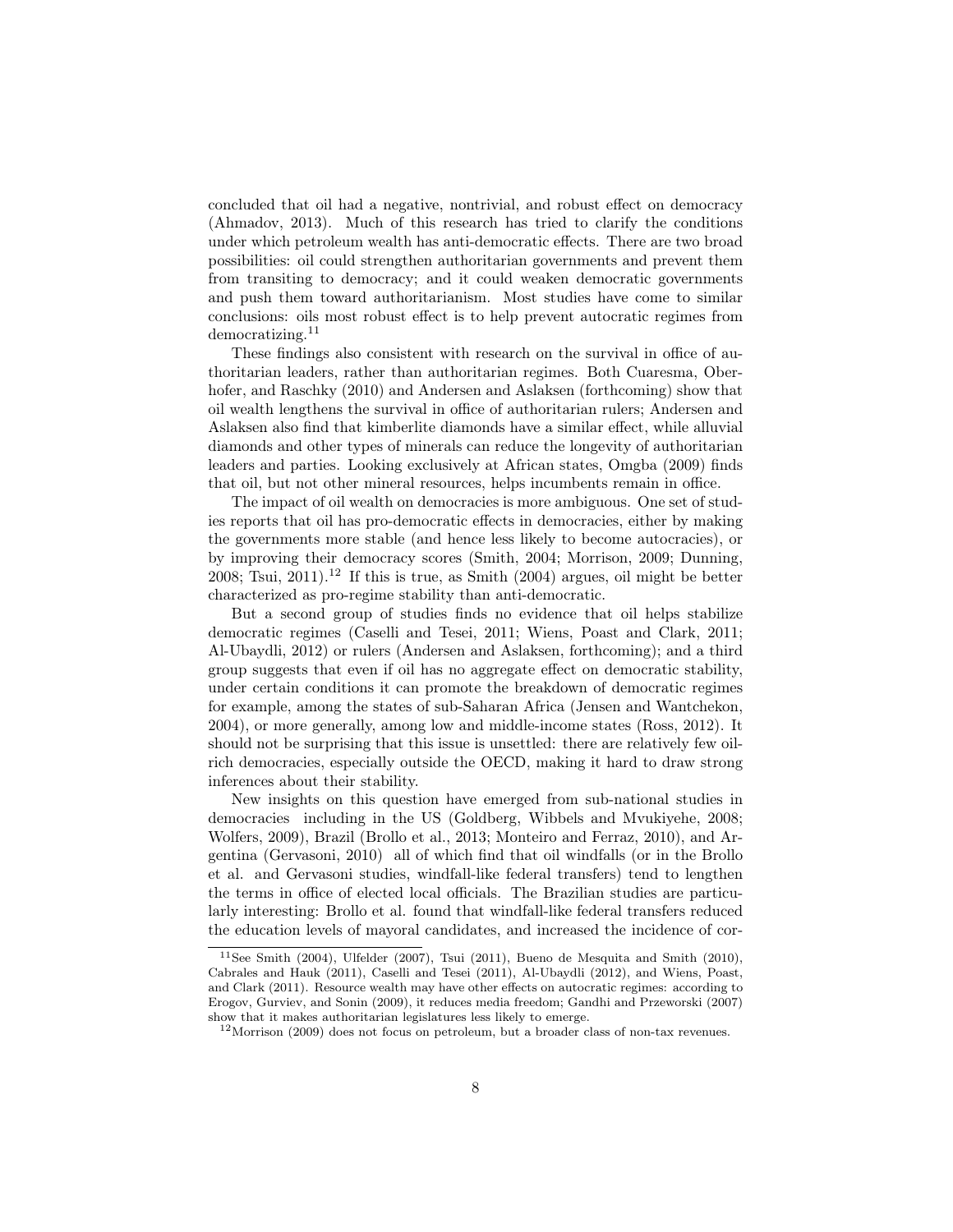ruption detected by the federal governments random audit program; Monteiro and Ferraz report that oil windfalls gave incumbents a strong re-election advantage, but only in the short-run. All four studies suggest that windfalls had pro-incumbent effects; whether this should be seen as anti-democratic is subject to interpretation.

The anti-democratic (or pro-incumbent) powers of oil might also be conditional on the rulers ability to capture the rents it generates (Snyder and Bhavnani, 2005; Greene, 2010). According to Andersen and Ross (2014), oil only gained strong anti-democratic powers in the late 1970s, after most oil-rich developing countries nationalized their petroleum industries and were able to capture the bulk of the rents. Dunning (2008) argues for a different type of conditional influence: that oil impedes democratization in countries with low levels of inequality, but hastens democratization in countries with high inequality levels by alleviating the concern of wealthy elites that democracy will lead to the expropriation of their private wealth. This is why, according to Dunning, oil had pro-democratic effects in Latin America but anti-democratic effects in the rest of the world.

Many studies dwell on the mechanisms that link more oil to less democracy. Perhaps the most common argument is for the rentier effect: an abundant flow of oil revenues enables incumbents to both reduce taxes and increase patronage and public goods, allowing them to buy off potential challengers and reduce dissent (Mahdavy, 1970; Crystal, 1990; Ross, 2001*a*). An important assumption is that taxation and democracy are closely related: when governments try to raise tax revenues, they are often met with demands for greater accountability (Bates and Lien, 1985; Ross, 2004*a*; Brautigam, Fjeldstad and Moore, 2008).

Several studies have tested versions of the rentier mechanism with crossnational data. Morrison (2009) reports that non-tax revenue is associated with enhanced regime stability in both autocracies and democracies, but through somewhat different avenues: it leads to greater social spending in autocracies but the reduced taxation of elites in democracies. According to Ross (2012), there is statistical support for the rentier mechanism in the available cross-national data, but the correlations are somewhat fragile, perhaps due to inaccurate and missing data.

A handful of studies has scrutinized the rentier effect with subnational data.<sup>13</sup> McGuirk (2013) uses micro-level survey data from 15 sub-Saharan countries and finds strong within-country correlations between increased sums of natural resource rents, decreases in the (perceived) enforcement of taxation, and declines in the demand for democratic governance. One of the few field experiments on this topic carried out by Paler (forthcoming) in Indonesias Blora district found that a taxation treatment led to increased monitoring of public officials, while a windfall treatment did not.

The rentier model assumes that resource wealth does not affect the preferences of rulers, only their fiscal capacity to act on these preferences. An alter-

<sup>&</sup>lt;sup>13</sup>Subnational studies in authoritarian states are difficult to carry out; still, many qualitative case studies report evidence that is consistent with the rentier effect (e.g., Crystal, 1990; Yates, 1996; Fish, 2005; Kendall-Taylor, 2012).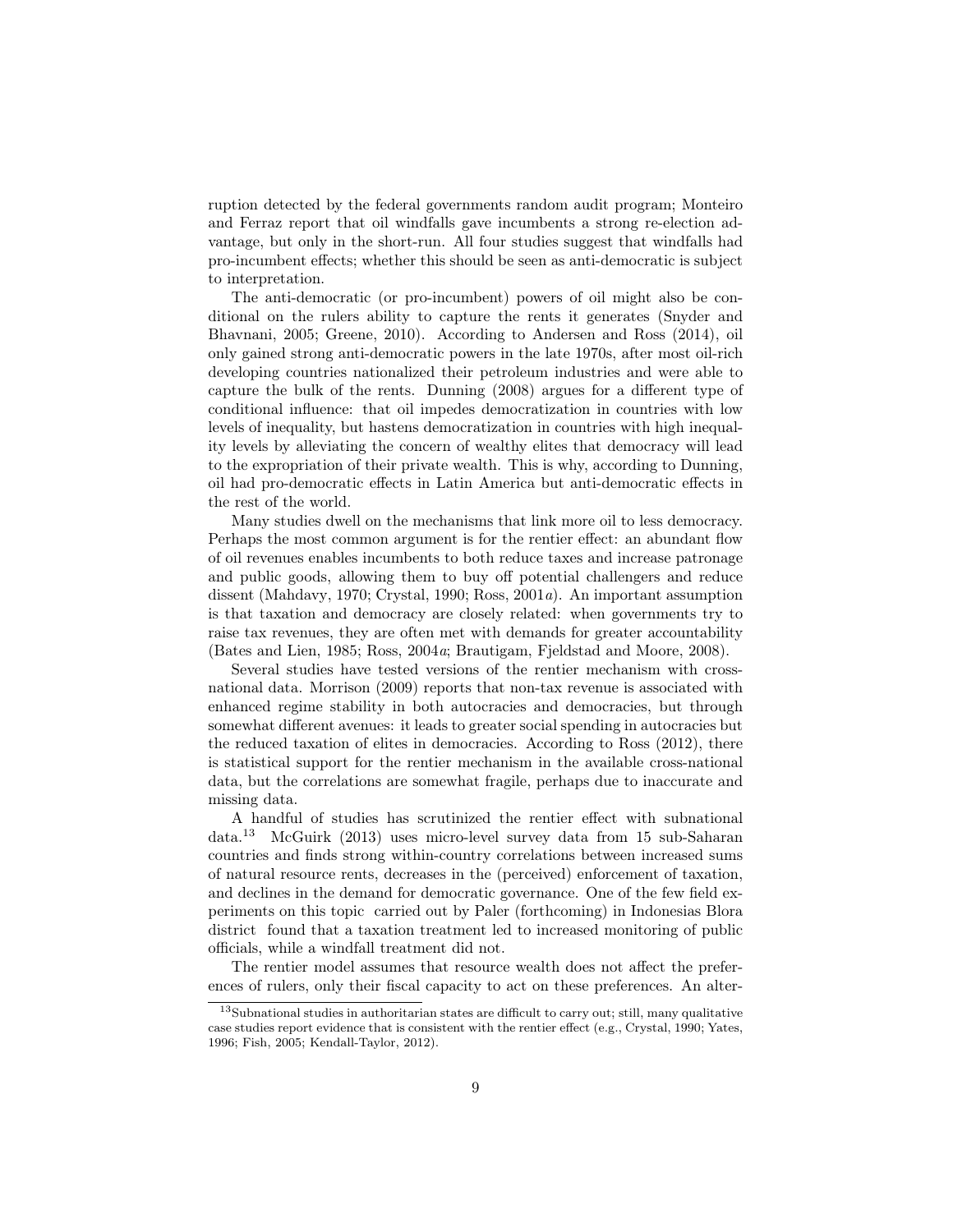native set of approaches explored formally by Robinson et al. (2006), Morrison (2007), and Caselli and Cunningham (2009), and informally by Fish (2005) suggests that resources affect the value that leaders place on remaining in office, rather than their capabilities. According to these models, the availability of resource rents heightens the value that incumbents place on remaining in power, thereby inducing him or her to invest more on regime-preserving activities.

There are many additional theories that connect oil to either autocracy or incumbency: oil-rich autocrats may invest more heavily in repression (Ross,  $2001a$ ; Cotet and Tsui,  $2013$ <sup>14</sup>; oil might give undemocratic leaders the foreign support they need to fend off challengers (Rajan, 2011); the fixed quality of mineral resources could make it harder for elites in authoritarian states to transfer their wealth abroad, which could lead them to more vigorously oppose democratic reforms (Boix, 2003); or oil rents could spur immigration, which may enhance the governments capacity to block democratic movements (Bearce and Hutnick, 2011).

There have been two types of challenges to the claim that oil prolongs autocracies. The first is about the net impact of petroleum wealth: even if oil has a harmful direct effect on democratic transitions, this might be counterbalanced by a positive indirect effect, brought about through the higher incomes that oil wealth tends to bring. Herb (2005) first articulated this problem, and suggests that these two effects may effectively cancel each other out, leaving oil with no net effect on democracy. Alexeev and Conrad (2009; 2011) address the same question but use a different empirical strategy; unlike Herb, they conclude that oils harmful direct effect on voice and accountability is greater than its beneficial, indirect effects.

Resolving this issue is difficult because the impact of oil wealth on incomes is not straightforward; many argue it is conditional on other factors, like the ex ante quality of the governments institutions (Melhum, Moene and Torvik, 2006), the type of democratic institutions (Andersen and Aslaksen, 2008), openness to trade (Arezki and van der Ploeg, 2011), the level of human capital (Kurtz and Brooks, 2011), the survival function of political leaders (Caselli and Cunningham, 2009), or other factors (Torvik, 2009). Oil could also have other indirect effects positive or negative that further complicate our ability to determine its net impact.

The second challenge is causal identification: conceivably, the correlation between oil wealth and autocratic governance might be endogenous or driven by omitted variables. Haber and Menaldo (2010) emphasize this problem, and develop a series of models that use historical data stretching back to 1800, and control for country and year fixed effects; they show that together these strategies cause the oil-democracy correlation to lose statistical significance or even reverse signs. Gurses (2009) uses more recent data, again with country fixed effects, and reports a similar finding.<sup>15</sup>

<sup>14</sup>This claim is made harder to evaluate by the underreporting of military expenditures in some oil-rich countries (e.g., Colgan, 2011).

<sup>&</sup>lt;sup>15</sup>More limited critiques by Wacziarg (2012) and Brückner, Ciccone, and Tesei (2012) suggest that price shocks themselves do not have anti-democratic effects.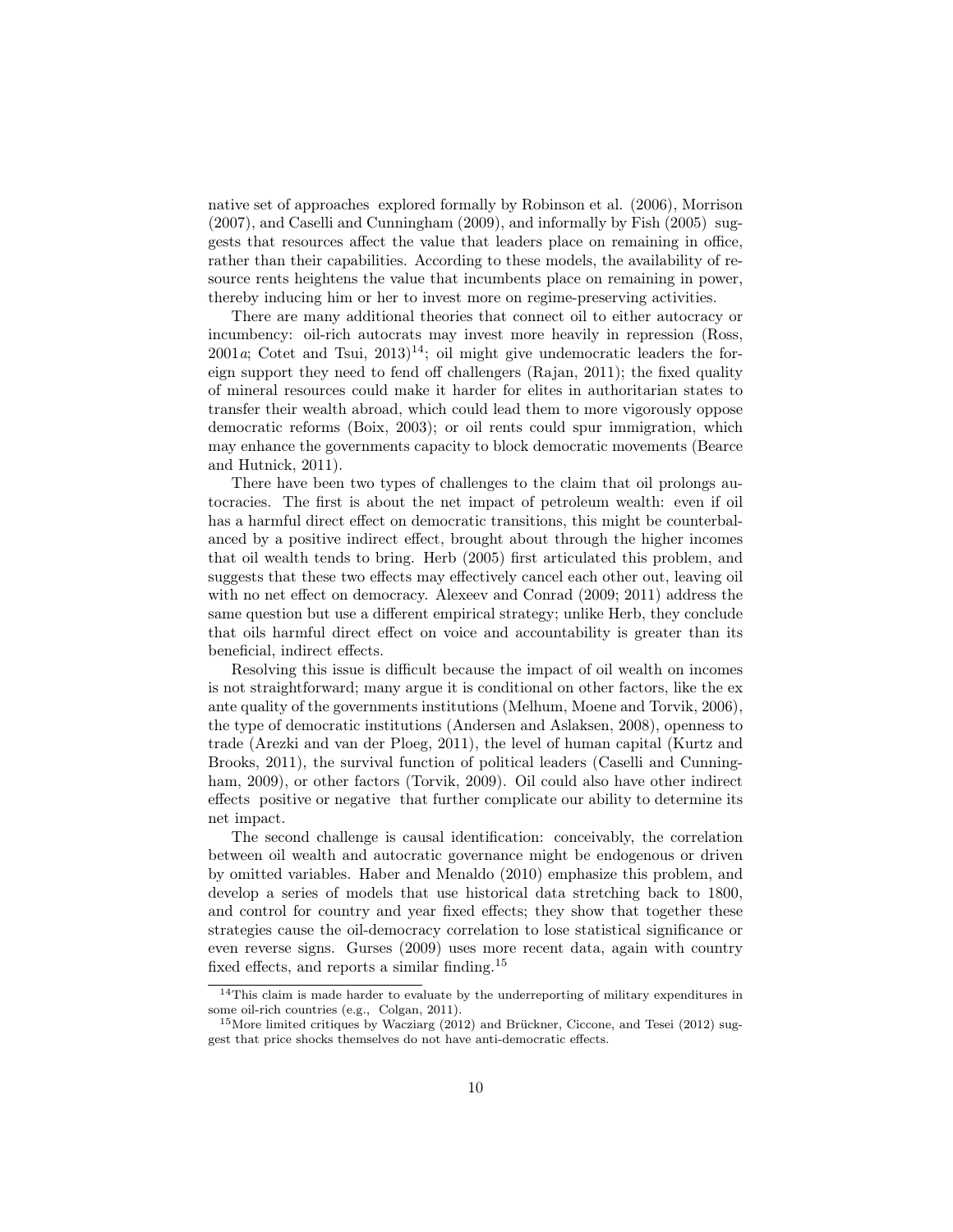Yet these critics also have critics. Andersen and Ross (2014) argue that Haber and Menaldo decline to test the most credible version of the resource curse hypothesis (e.g., that more oil revenues helps autocracies stay in power); that they draw invalid inferences from their longitudinal data; and that they fail to account for changes over time in the global distribution of petroleum rents. According to Andersen and Ross, oil wealth only became a hindrance to democratic transitions after the expropriations of the 1970s, which enabled developing country governments to capture the oil rents that were previously siphoned off by foreign-owned firms. They show that the statistical results of both Haber and Menaldo and Gurses can be overturned even when using their data and specifications by simply adding to their models a term that interacts their oil measures with a dummy variable for the post-1980 period.

## 5 Resources and Institutions

The second branch of the resource curse literature looks at the relationship between resource wealth and the quality of institutions, meaning the effectiveness of the government bureaucracy, the incidence of corruption, the rule of law, and more broadly, the states capacity to promote economic development. Once again, petroleum is typically associated with harmful outcomes, while other mineral resources are not. Most of this research falls in one of two categories.

The first looks at the ways that institutional quality may condition the effects of resource wealth on economic growth. Tornell and Lane (1999) develop a model showing how a state with weak institutions, upon receiving a positive fiscal shock (like a resource boom), may suffer from a voracity effect in which powerful groups struggle for and squander the windfall. Mehlum, Moene, and Torvik (2006) argue that the effects of natural resources on economic performance are conditional on the ex ante quality of state institutions: where institutions are grabber friendly (and more prone to corruption), resource wealth tends to lower aggregate income; where they are producer friendly (and less prone to corruption), it will raise aggregate income. Robinson et al. (2006) develop a parallel argument, suggesting that when institutions are weak ex ante, resource booms will be dissipated through excessive public employment and patronage.

The second body of research asks whether natural resource wealth can damage, or stunt the beneficial evolution of, institutions themselves. There are many theories about how this could occur: revenue volatility could shorten a governments planning horizon and subvert major investments (Karl, 1997); windfalls could cause a governments revenues to expand more quickly than its capacity to efficiently manage them (Hertog, 2007; Ross, 2012); high levels of resource revenues could forestall a states capacity to extract taxes from its citizens, leaving the government weak, vulnerable to rent-seeking, and unable to develop sound economic policies (Beblawi, 1987; Chaudhry, 1989; Karl, 1997); discourage politicians from investing in the states bureaucratic capacity (Besley and Persson, 2010); encourage lower-quality candidates to compete for public office; and induce politicians to dismantle the institutions that govern the allocation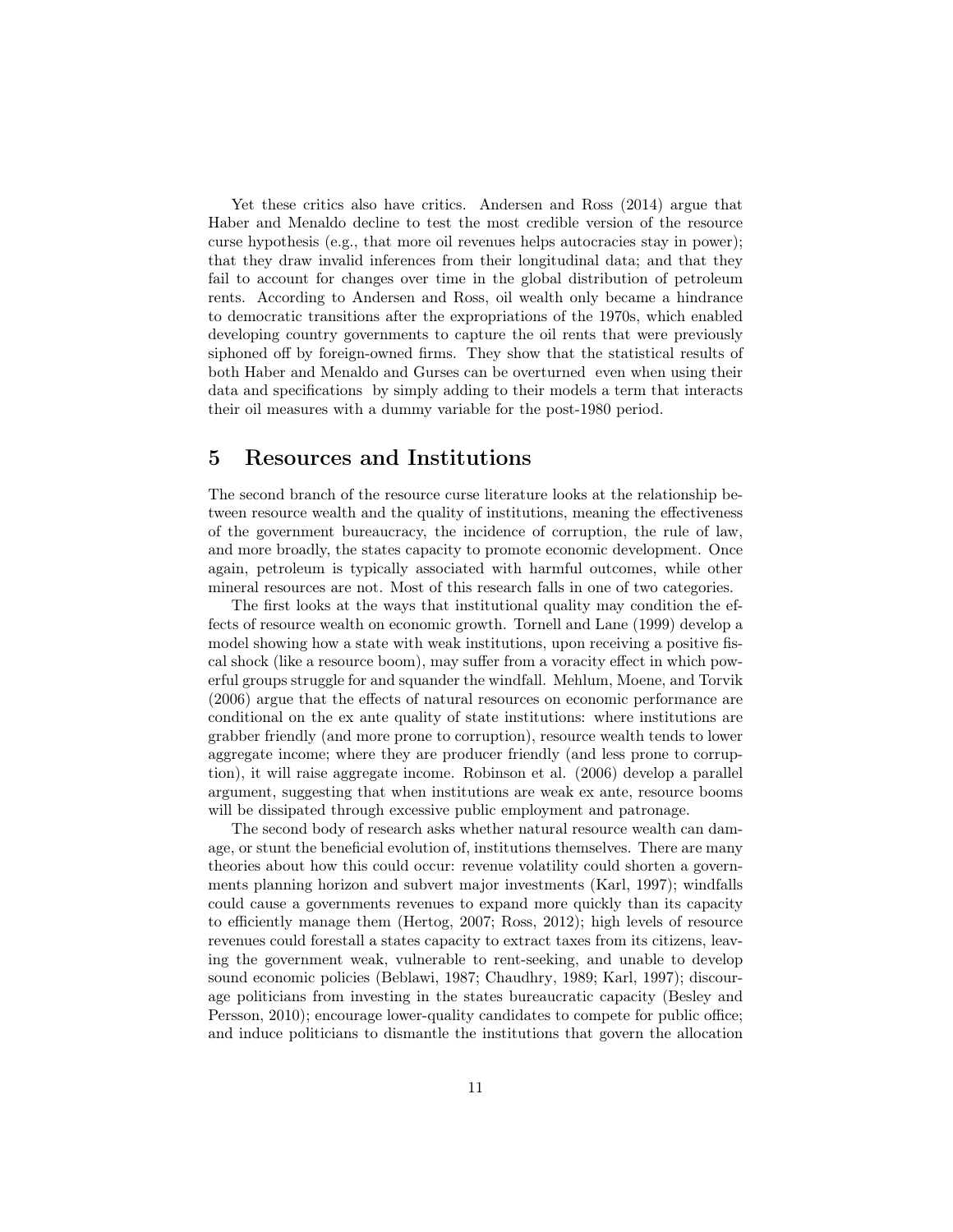and use of natural resources (Ross, 2001*b*).

Several empirical studies report that resource wealth is inversely correlated with measures of institutional quality (Bulte, Damania and Deacon, 2005; Isham et al., 2005; Anthonsen et al., 2012; Sala-i Martin and Subramanian, 2013). According to Beck and Laeven (Beck and Laeven, 2006), variations in institutionbuilding in the transition countries after 1992 can be partly explained by variations in initial levels of mineral exports. Knack (Knack, 2009) finds that revenues from fuel exports are strongly associated with, and revenues from nonfuel minerals exports are weakly associated with, inefficient tax systems.

Scholars have made special efforts to scrutinize the association between natural resources and corruption. Several studies, using either cross-national or panel regressions, find strong correlations between natural resource dependence and perceptions of corruption (Leite and Weidmann, 1999; Arezki and Brückner, 2011; Sala-i Martin and Subramanian, 2013). To better measure corruption, Andersen et al. (2012) uses a unique dataset from the Bank of International Settlements of foreign deposits in the banks of countries that traditionally serve as tax havens, like Switzerland, Cayman Islands, and Bahamas; it shows that when autocracies (but not democracies) experience a rise in oil and gas rents, there is a corresponding rise in deposits held by their citizens in these tax havens. They estimate that at least eight percent of the petroleum rents in autocracies are transferred into these foreign, personal accounts.

Subnational studies also report evidence of an oil-corruption link. Vicente (2010) uses household surveys to compare changes in corruption in São Tomé and Príncipe, where oil had been discovered, to Cape Verde, where there were no discoveries; it finds a large increase in perceived corruption in São Tomé across many public services. Brollo et al. (2013) employs a regression discontinuity design to identify the effects of transfers from the federal government in Brazil to municipal governments; it concludes that a 10 percent rise in these windfall-like transfers are associated with a rise of 10 to 12 percentage points in the corruption found by the federal governments random audit program. A second study of Brazilian municipalities, by Caselli and Michaels (2013), found that plausibly exogenous increases in oil revenues were associated with increased spending on public goods and services; yet much of this money went missing, and was most likely absorbed by a combination of increased patronage and embezzlement by top officials.

The impact of resource wealth on institutions may also be conditional: Bhattacharya and Hodler (2010), for example, offer evidence from panel data that natural resources only lead to greater corruption in non-democracies. Government ownership might also be important: Luong and Weinthal (2010) study five petroleum-rich states of the former Soviet Union (Russia, Azerbaijan, Kazakhstan, Turkmenistan, and Uzbekistan), and conclude that oil wealth only leads to weakened state institutions when the government has a dominant role in the petroleum industry; when the private sector (especially foreign investors) has a dominant role, governments are likely to have stronger fiscal institutions.

Claims about the causal effects of oil wealth on institutions have faced the same two questions discussed above: whether the direct, harmful effects are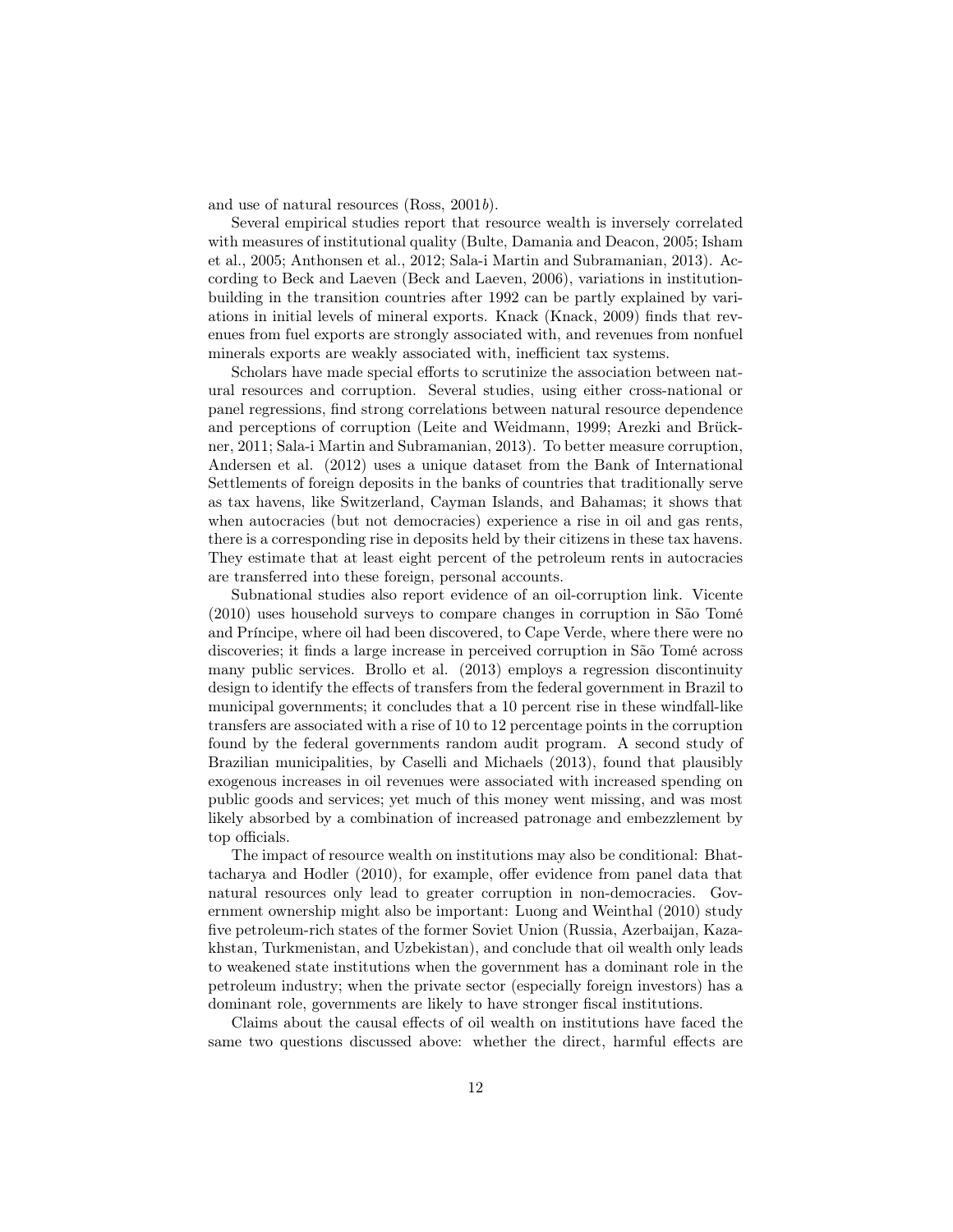offset by indirect, beneficial ones; and whether the observed correlations are produced by omitted variables or endogeneity. According to Alexeev and Conrad (2009; 2011), once the countervailing effects of oil on income have been fully accounted for, the net effects of resource wealth on institutions disappears; only the perverse effects of oil wealth on democracy remain. When Busse and Gröning (2013) use instrumental variables to mitigate endogeneity, and country fixed effects to account for omitted variables, they find measures of resource wealth are associated with heightened corruption but not other institutional weaknesses.

# 6 Resources and Civil War

The third major branch of research looks at the effects of natural resource wealth on civil war.<sup>16</sup> In some ways it resembles the other branches: it brings together qualitative research usually country-level, theoretically-informed case studies<sup>17</sup> with cross-national quantitative work; most published studies identify a harmful effect, albeit a conditional one; and scholars disagree about the causal mechanisms.

There are four important differences, however, between the study of resources and conflict and the rest of the field. First, its claims have a different lineage. Other branches of the resource curse literature grew out of research on primary commodities and development in the 1950s and 1960s, and the rentier state in the 1970s and 1980s; the study of resources and civil war is based on economic theories of conflict from the early 1990s (e.g., Hirschleifer, 1991; Skaperdas, 1992; Grossman, 1994). It was also inspired by more recent events. The other branches can be seen as efforts to explain the perverse effects of the 1970s oil shocks; the study of resources and civil war was motivated by a wave of violent conflicts in the 1990s in Angola, Cambodia, Colombia, the Democratic Republic of Congo, Liberia, Sierra Leone, Indonesia, and Sudan that appeared to be linked to resource wealth. Qualitative studies by Keen (Keen, 1998), Reno (Reno, 1995, 1998), and Le Billon (Le Billon, 2001), and Collier and Hoefflers (Collier and Hoeffler, 1998) influential cross-national statistical study, touched off a flood of research on whether and how natural resources might be connected to the onset, duration, and intensity of civil war.<sup>18</sup>

The second difference is that other kinds of natural resources seem to matter: only petroleum is consistently correlated with less democracy and more corruption, but both petroleum and alluvial diamonds are statistically associated with the onset or duration of civil war (Ross, 2003, 2006; Lujala, Gleditsch

<sup>16</sup>For earlier reviews of this literature, see Ross (2004*b*; 2006). Koubi et al. (2013) provides a more recent review.

<sup>17</sup>See, for example, Omeje (2008), Colllier and Sambanis (2005), and Kaldor, Karl, and Said (2007).

<sup>&</sup>lt;sup>18</sup>There is also a separate body of research asking whether the scarcity of renewable resources can trigger violent conflict; see, for example, Gleditsch (2012) and Koubi et al. (2013). Bazzi and Blattman (2013) correctly emphasize the importance of looking separately at the effects of resource wealth on the onset, duration, and intensity of conflict.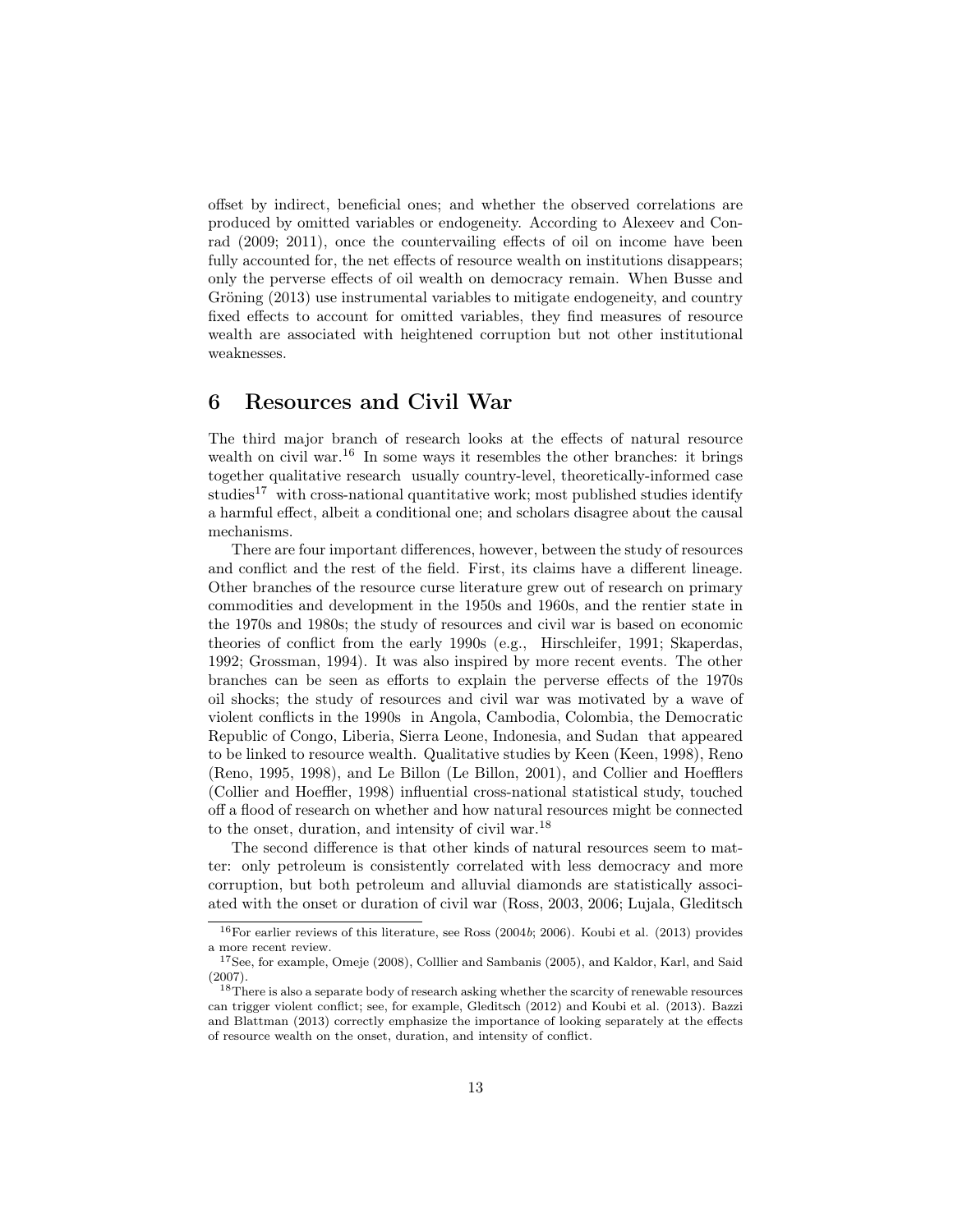and Gilmore, 2005). Other studies find that different types of minerals (Collier, Hoeffler and Rohner, 2009; Sorens, 2011; Besley and Persson, 2011), other contraband goods such as alluvial gemstones (Fearon, 2004), and coca leaves (Angrist and Kugler, 2008) have similar effects. The role of timber in several violent conflicts has been explored at the case study level (Price, 2003; Harwell, Farah and Blundell, 2011). Still, the salience of nonfuel resources is far from settled: Ross (Ross, 2006) notes that the correlation between alluvial diamonds and civil war is based on a handful of conflicts and statistically fragile.

The third difference is that the effects of resource wealth appears to be non-monotonic. The associations between oil wealth and authoritarian rule, and oil wealth and corruption, seem to be approximately linear: the greater the value of petroleum resources per capita, the worse the outcome. But the relationship between natural resource wealth and the onset of violent conflict instead resembles an inverted U: as the value of resource wealth increases, the risk of conflict first rises, then falls, (Collier and Hoeffler, 1998; Collier, Hoeffler and Rohner, 2009; Basedau and Lay, 2009; Bjorvatn and Naghavi, 2011; Ross, 2012). Large amounts of oil wealth per capita (comparable to Nigeria or Iran) are dangerous, but very large amounts (comparable to Saudi Arabia or Equatorial Guinea) are not.<sup>19</sup>

Interpretations of this pattern vary, but most bear a close resemblance to Collier and Hoefflers (1998) original argument: when resource wealth reaches very high levels it becomes a stabilizing force, by enabling the central government to buy off potential rebels and invest more heavily in security. In other words, the conflict-inducing properties of the resource are eventually offset by the rentier effect.

The fourth and most important difference is that location matters. The likelihood that resource wealth will trigger, prolong, or intensify a conflict seems to depend on where, within a countrys boundaries, it is found. Indeed, the unconditional correlation between oil and conflict has been strongly challenged (Cotet and Tsui, 2013; Bazzi and Blattman, 2013) and does not appear to be robust.

Studies that take location into account, however, show different results: when it is found offshore, oil wealth has no robust relationship with on a countrys conflict risk; if it is onshore, it has a large effect, as seen in Figure ?? (Lujala, 2010; Ross, 2012). Moreover, the precise onshore location matters: oil is more likely to spark conflict when it is found in regions that are poor relative to the national average (Østby, Nordås and Rød, 2009) and populated by marginalized ethnic groups (Basedau and Richter, 2011; Hunziker and Cederman, 2012); when the resource is located in a region with a highly-concentrated ethnic group (Morelli and Rohner, 2010); and where ethnic entrepreneurs use it to promote collective resistance to the central government (Aspinall,  $2007$ ).<sup>20</sup> When con-

<sup>19</sup>Not everyone agrees; see Humphreys (2005).

<sup>20</sup>Some of these findings also apply to alluvial diamonds. All of these results appear to be consistent with Esteban, Mayoral, and Ray (2012), which reports that resource wealth is more likely to trigger conflict in countries characterized by heightened ethnic fractionalization and polarization.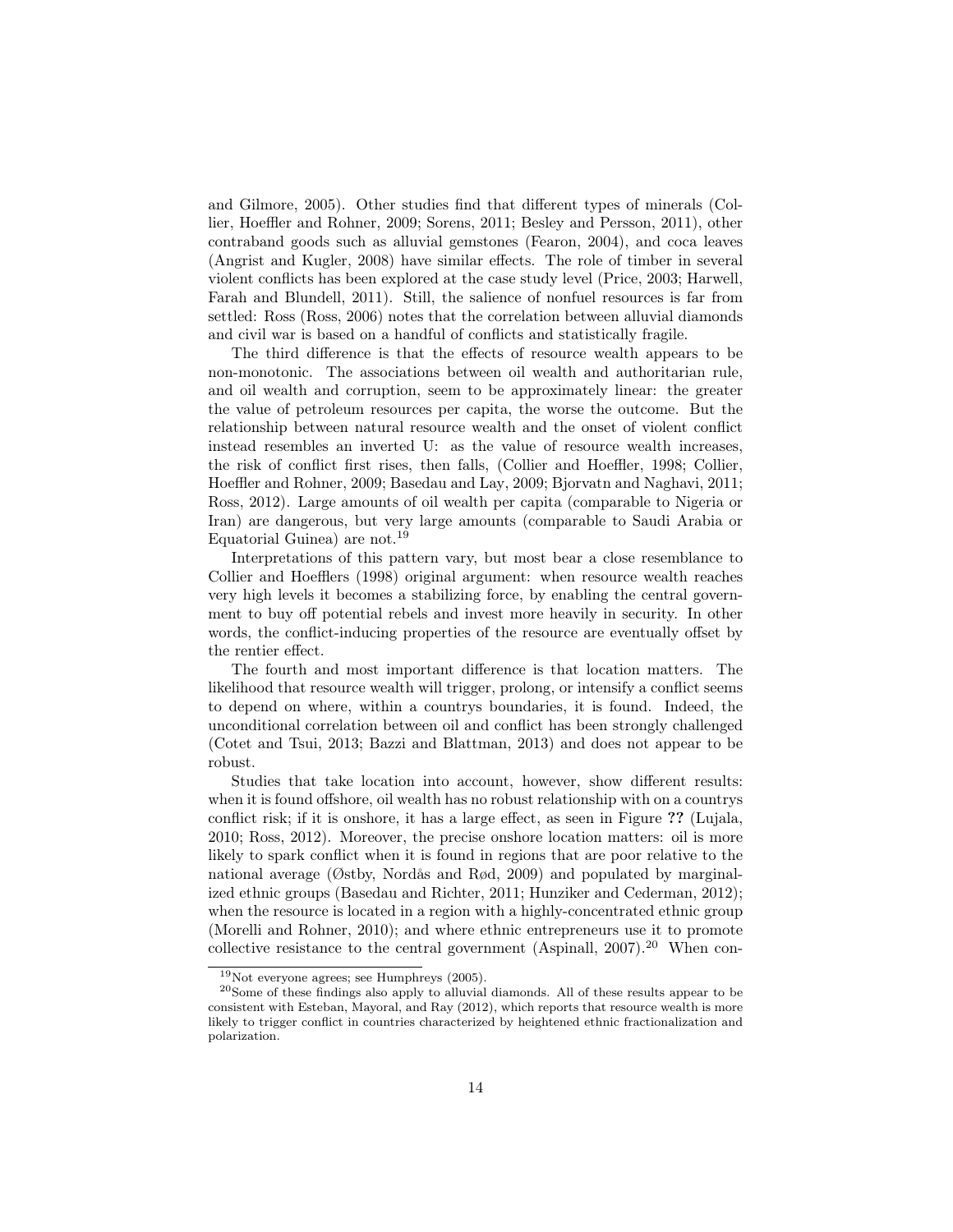Figure 2: Annual conflict rates by petroleum location.



flicts take place near regions with petroleum or alluvial diamond wealth, they also appear to last longer (Lujala, Gleditsch and Gilmore, 2005; Buhaug, Gates and Lujala, 2009; Lujala, 2010), and become more severe (Weinstein, 2007; Lujala, 2009; De Luca et al., 2012).<sup>21</sup>

The salience of location has made it easier for scholars to explore the relationship between resources and conflict on a subnational level. A study of Sierra Leones civil war found that chiefdoms with diamond mines experienced more frequent attacks and battles (Bellows and Miguel, 2009). Dube and Vargas (2013) use municipal-level data from Colombia to estimate the effects of both coffee and petroleum price shocks on the severity of rebel and paramilitary violence; they find that coffee price shocks tend to reduce violence in the coffee-producing regions (perhaps by drawing labor out of the conflict and into the coffee sector), while oil price shocks tend to boost violence in oil-rich regions (possibly by creating more lucrative opportunities for predation). Their findings closely match the predictions of a model by Dal Bó and Dal Bó (2011) in which exogenous shocks can raise or lower conflict risks, depending on whether they occur in labor intensive or capital intensive sectors. report that during the countrys civil war.

It has also made it easier to distinguish among competing explanations for the resource-conflict correlation. One class of theories suggests that natural resource wealth leads to violence by affecting the government either making it administratively weaker, and hence less able to prevent rebellions; or by in-

 $21$ The effects of oil on conflict may be conditional on other factors, too. Ross (2012) argues that petroleum wealth only became a significant trigger for conflict after the nationalizations of the 1970s, and grew substantially more important after the end of the Cold War.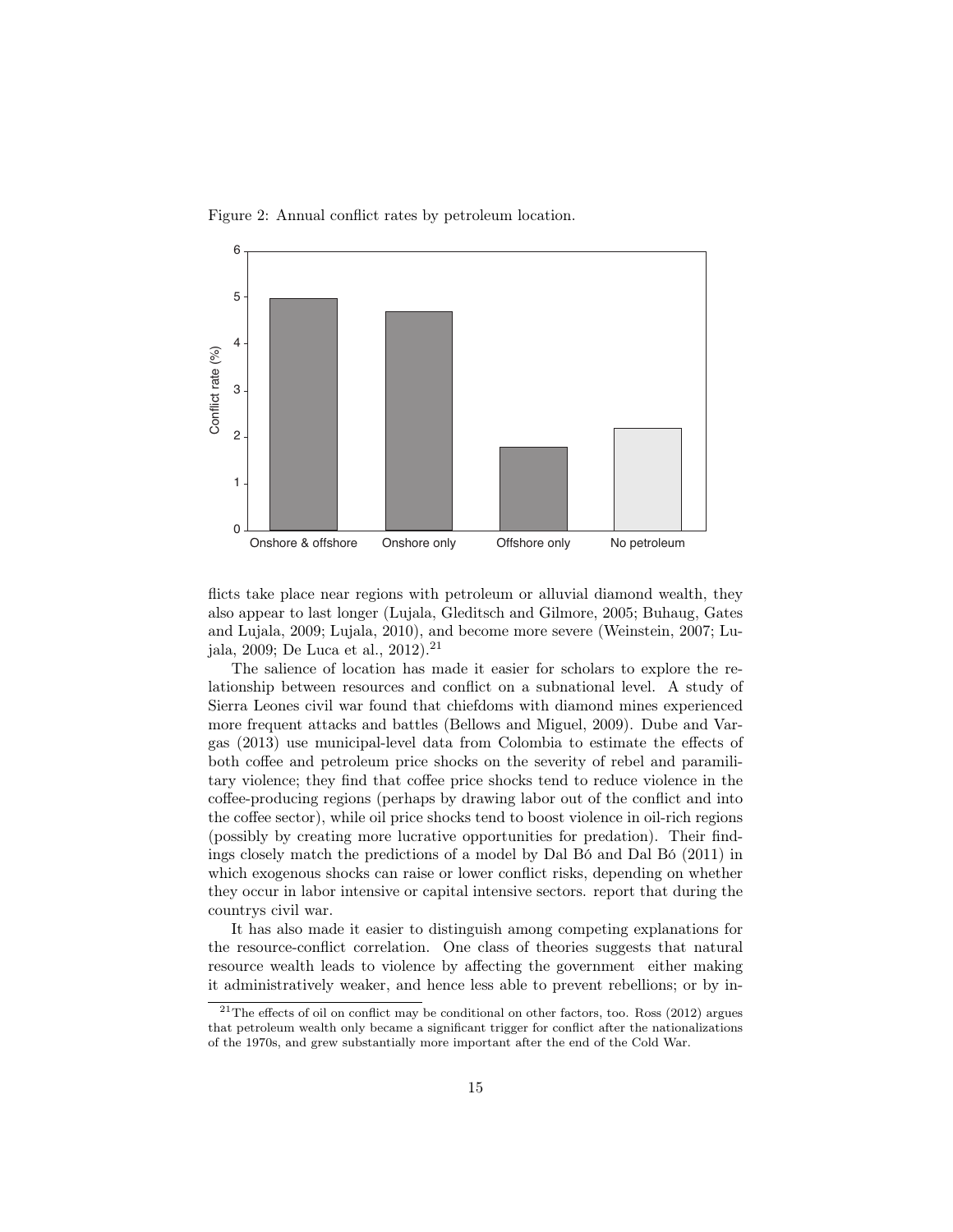creasing the value of capturing the state, and hence inducing new rebellions (de Soysa, 2002; Fearon and Laitin, 2003; Le Billon, 2005).

An alternative class of theories holds that natural resources lead to conflict by affecting insurgents, not governments: rebels from an ethnically-marginalized region could be motivated by the prospect of establishing an independent state, so that locally-generated resource revenues would not have to be shared with the rest of the country; or rebels could finance the costs of staging a rebellion by either looting the resource itself (if it is a lootable resource like alluvial gemstones or oil), or extorting money from companies and workers who operate in their territory (Collier, Hoeffler and Rohner, 2009; Dal Bó and Dal Bó, 2011; Ross,  $2012$ .<sup>22</sup>

If the first approach is right, then both onshore and offshore petroleum wealth should have the same conflict-inducing effects weakening the states ability to defend itself, or enlarging the size of its honeypot. If the second approach is correct, oil should only lead to conflict when it is found onshore, where it can be claimed by local separatists, or attacked by cash-hungry rebels. Since only onshore oil is associated with higher conflict risks, the first approach is probably wrong. Oil leads to civil war, at least in part, through its effects on insurgent groups.<sup>23</sup>

Once again, several papers raise questions about both the net effects of resource wealth and the validity of the resources-conflict correlation. Brunnschweiler and Bulte (2009) addresses both issues. Empirically, it uses the World Banks measure of total natural capital stock to instrument for resource dependence, and finds that instrumented resource dependence is uncorrelated with one measure of conflict onsets. Yet their instrument is only available for two years and 100 countries, and may itself be endogenous to conflict. Van der Ploeg and Poelhekke (2010) argue that the Brunnschweiler and Bulte study is flawed by weak instruments, omitted variable bias, a violation of the exclusion restriction, and a misspecified model. $^{24}$ 

Cotet and Tsui (2013) also instruments for resource wealth, using a unique measure of oil discoveries, with much better coverage of countries and years; like Haber and Menaldo (2010), it also covers an unusually long historical period (covering 1930-2003). Cotet and Tsui find that instrumented oil wealth is statistically associated with conflict onsets in a simple pooled cross-sectional and time series setting, but loses significance once they include country fixed effects

<sup>22</sup>Not all theories fall strictly in one of these categories; some focus on the interactions between governments and rebels. The model developed by Besley and Persson (2011) suggests that resource rents increase the likelihood of conflict, conditional on the inability of the state to facilitate peaceful transactions between groups. Fearons (2004) model of civil war duration suggests that resource-dependent governments cannot make credible commitments to redistribute resource wealth to local communities, since the volatility of resource prices causes the states strength to wax and wane; this makes it harder for them to reach peaceful agreements with insurgent groups, particularly when rebels can fund themselves by capturing contraband.

<sup>23</sup>Glynn (2009) also finds that state weakness cannot explain the link between oil and civil war

 $24$ The van der Ploeg and Poelhekke critique focuses on the Brunnschweiler and Bulte claims about economic growth, rather than conflict, although the same points appear to apply.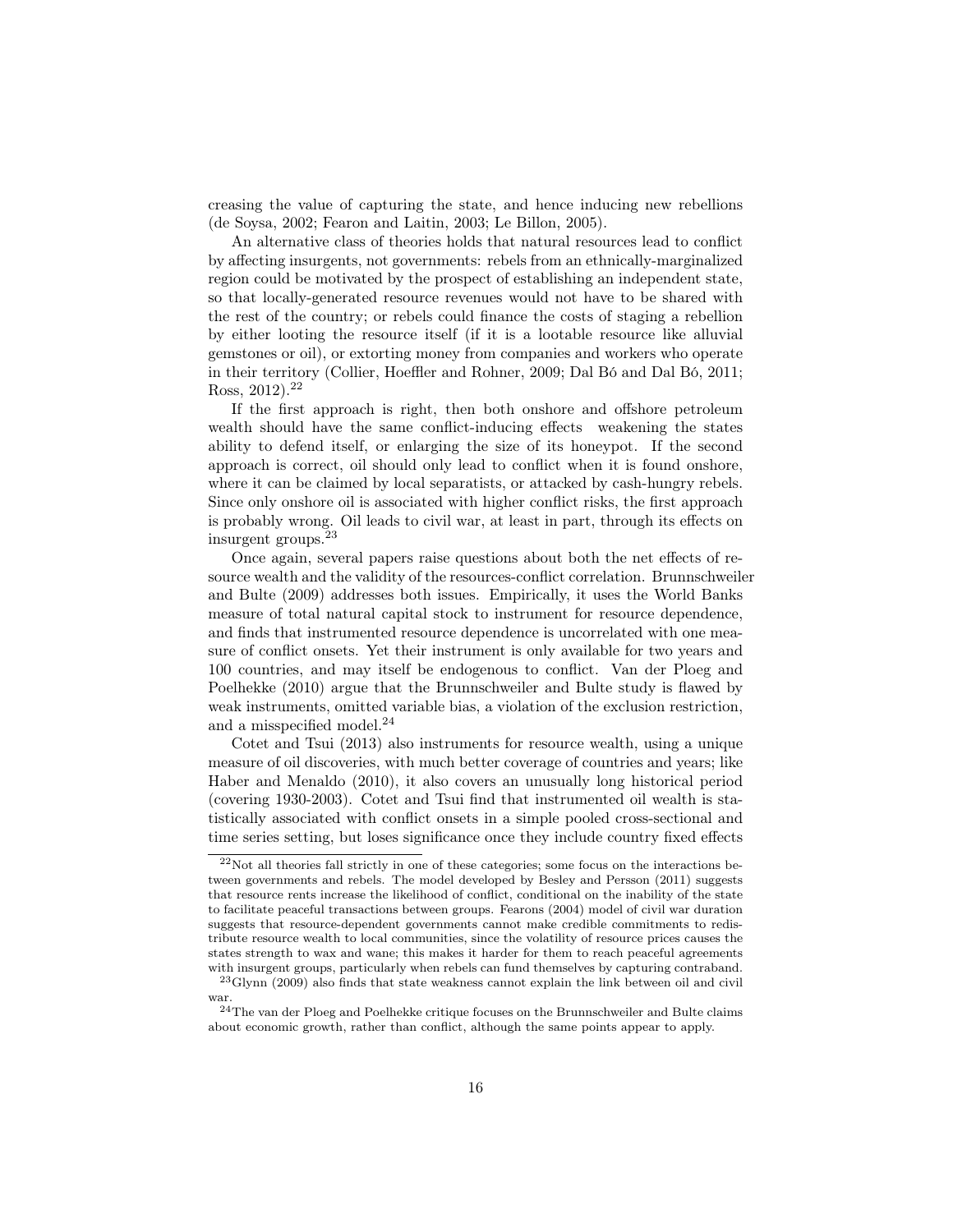to account for unobserved factors that are country-specific and time invariant.

By contrast, Lei and Michaels (2011) employs a different measure of oil discoveries as an instrument, along with country and year fixed effects; it finds the discovery of a giant oil field increases the incidence of armed conflict by about 5 to 8 percentage points, compared to a baseline probability of about 10 percentage points. In countries with recent histories of political violence, the effect is much stronger.

### 7 Looking Ahead

There is considerable evidence to support three broad claims about natural resource wealth: that more petroleum income leads to more durable authoritarian rulers and regimes; and that more petroleum income heightens certain types of government corruption; and that moderately high levels of petroleum wealth, and possibly alluvial diamond wealth, tend to trigger or sustain conflict in low and middle income countries, when they are found onshore, in regions dominated by politically-marginalized ethnic groups.

Each of these patterns appears to be statistically robust, and is supported by research using cross-national data, panel data, and subnational data. Still, these studies are almost exclusively based on observational data, which makes it difficult to put questions about causal identification to rest. The issue of net effects must also be taken seriously: oil wealth affects a countrys economy and governance through many channels simultaneously, making it important to look at net effects, not merely partial effects.

Research on the resource curse is still constrained by the availability of highquality data, much of which is proprietary or obscured by governments; by insufficient attention to distinguishing between competing hypotheses about causal mechanisms; by an incomplete understanding of how and why the political effects of resources seem to vary over time; and by the need to better understand the determinants of resource extraction itself, so that biases in resource measures can be taken into account.

There are at least three sets of unsolved puzzles about the resource curse. The first is how and why petroleum wealth affects other dimensions of political and social life. Provocative studies have linked oil to the status of women (Assaad, 2004; Ross, 2008; Do, Levchenko and Raddatz, 2011), demographic trends (Cotet and Tsui, 2013), the spread of HIV/AIDS (de Soysa and Gizelis, 2013), international conflict and cooperation (Colgan 2010, Ross and Voeten 2012, Caselli, Roehner, and Morelli 2013), and levels of government transparency (Egorov, Guriev, and Sonin 2009, Williams 2011, Kolstad and Wiig 2009).

A second set is why different minerals appear to have different effects in other words, why is oil is different than bauxite, copper, or gold? The differences could be illusory, or could simply reflect the industrys scale: petroleum and its byproducts constitute more than 90 percent of the value of the international minerals trade, which leaves us with many more oil-dependent than mineraldependent countries.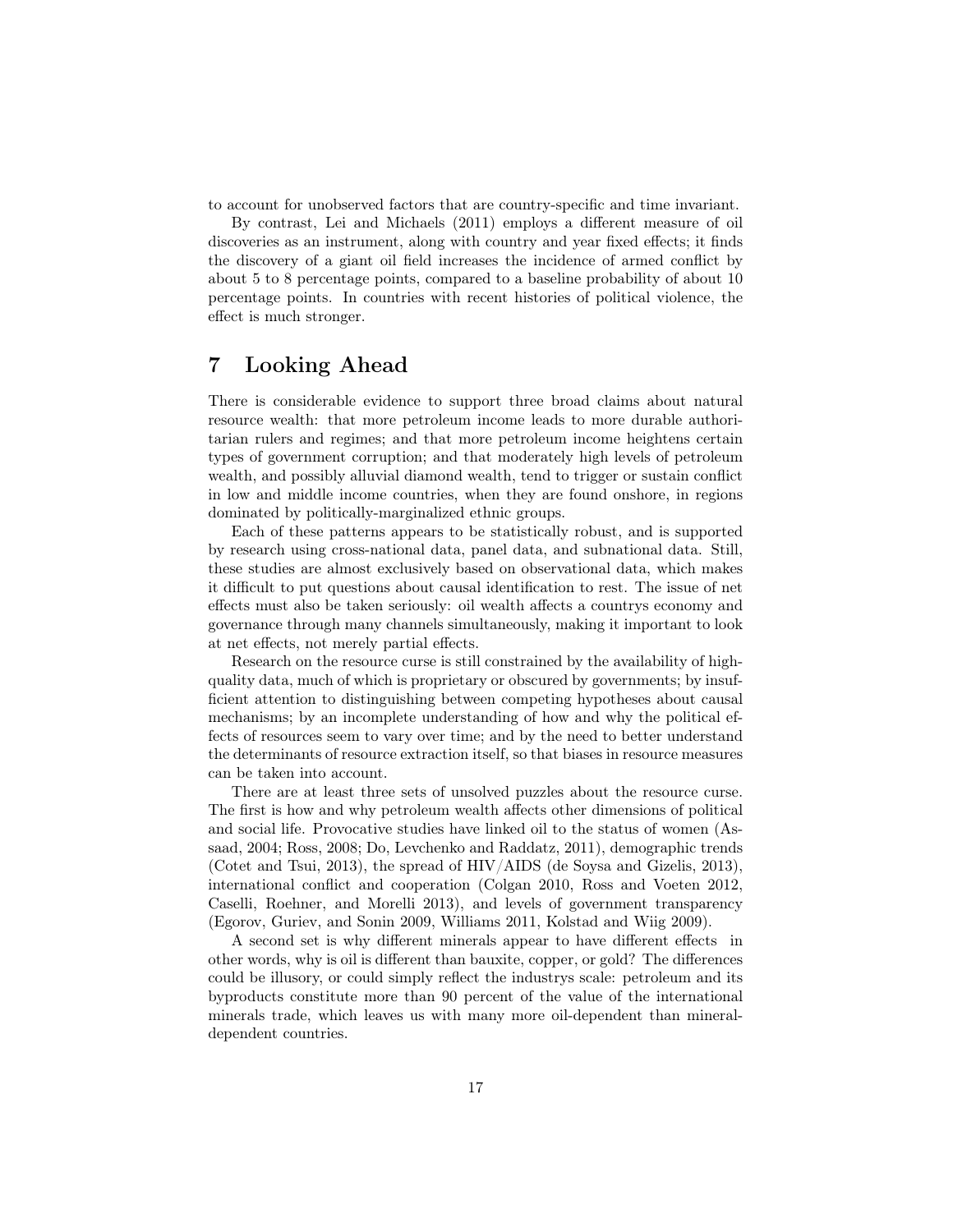Or it could have something to do with the oil itself: petroleum extraction is more capital-intensive than other types of mining; it probably results in larger rents, and larger revenue flows to governments; it is more likely than other minerals to be controlled by state-owned companies; and its liquid state could make it easier to loot. Understanding this issue would help identify the qualities of oil wealth, or the oil industry, that carry such troublesome qualities.

The final set of puzzles is about what should be done. Many scholars have developed ideas about policy interventions, including greater transparency, stabilization and savings funds, community participation, cash payments to citizens, and alternative tax and royalty systems (Humphreys, Sachs, and Stiglitz 2007; Collier 2011; Moss 2012; Barma et al. 2011, Ross 2012). We have little systematic knowledge, however, about which policies work and under what conditions. A growing number of low and middle income countries particularly in Africa are likely to become oil or natural gas exporters in the next half-decade. The need for empirically-based policy advice is more urgent than ever before.

#### References

- Ahmadov, Anar K. 2013. "Oil, Democracy, and Context: A Meta-Analysis." *Comparative Political Studies* .
- Ahmed, Faisal Z. 2012. "The Perils of Unearned Foreign Income: Aid, Remittances, and Government Survival." *American Political Science Review* 106(1):146–165.
- Al-Ubaydli, Omar. 2012. "Natural resources and the tradeoff between authoritarianism and development." *Journal of Economic Behavior and Organization* 81:137–152.
- Alexeev, Michael and Robert Conrad. 2009. "The elusive curse of oil." *The Review of Economics and Statistics* 91(3):586–598.
- Alexeev, Michael and Robert Conrad. 2011. "The Natural Resource Curse and Economic Transition." *Economic Systems* 35(4):445–461.
- Andersen, Jörgen Juel and Michael L Ross. 2014. "The Big Oil Change: a closer look at the Haber-Menaldo analysis." *Comparative Political Studies* .
- Andersen, Jörgen Juel, Niels Johannesen, David Dreyer Lassen and Elena Paltseva. 2012. "Petro Rents and Hidden Wealth: Evidence from Bank Deposits in Tax Havens.".
- Andersen, Jörgen Juel and Silje Aslaksen. 2008. "Constitutions and the resource curse." *Journal of Development Economics* 87(2):227–246.
- Andersen, Jörgen Juel and Silje Aslaksen. forthcoming. "Oil and Political Survival." *Journal of Development Economics* .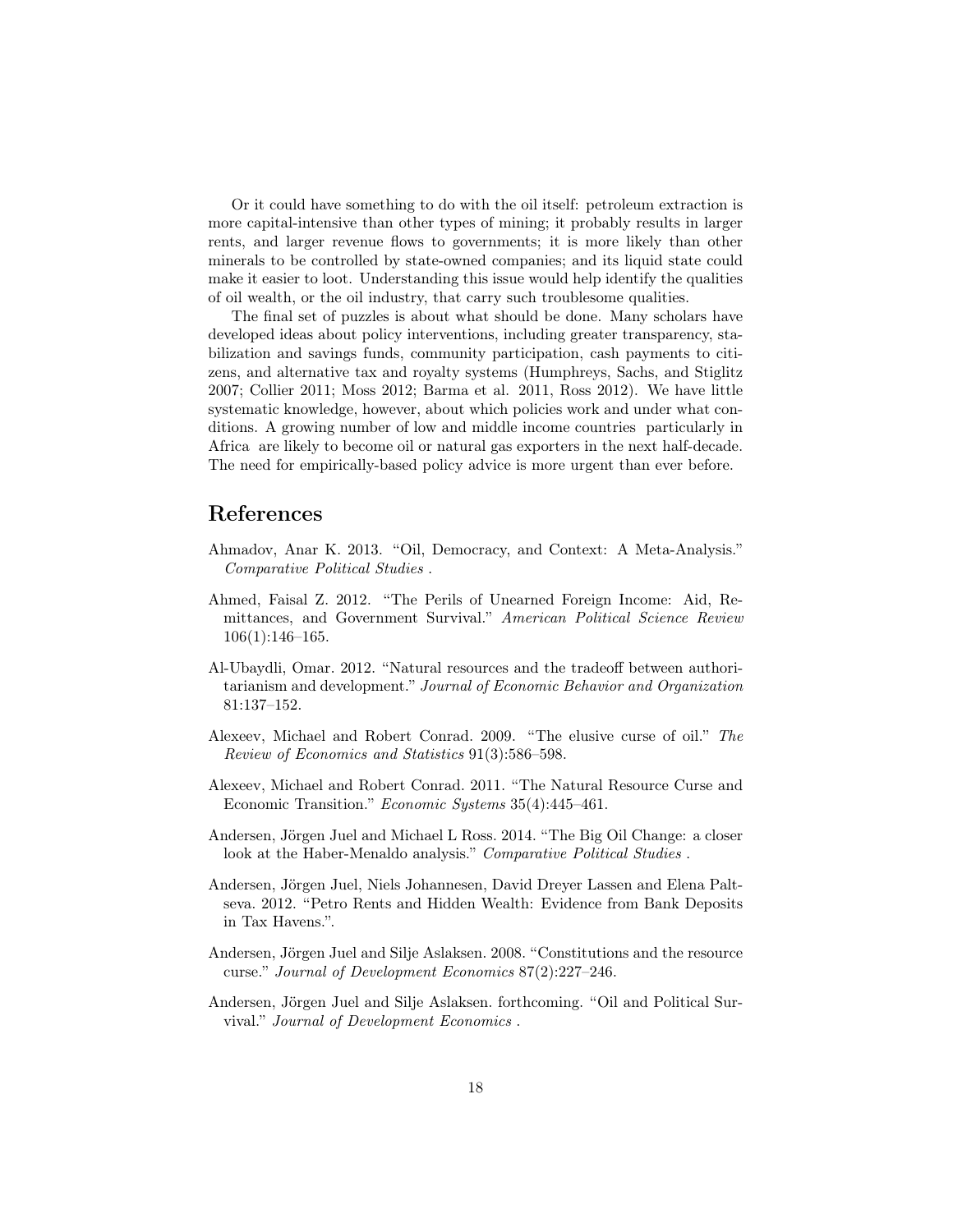- Angrist, Joshua and Adriana Kugler. 2008. "Rural Windfall or a New Resource Curse? Coca, Income, and Civil Conflict in Colombia." *Review of Economics and Statistics* 90(2):191–215.
- Anthonsen, Mette, Åsa Löfgren, Klas Nilsson and Joakim Westerlund. 2012. "Effects of rent dependency on quality of government." *Economics of Governance* 13(2):145–168.
- Arezki, Rabah and Frederick van der Ploeg. 2011. "Do Natural Resources Depress Income Per Capita?" *Review of Development Economics* 15(3):504–521.
- Arezki, Rabah and Markus Brückner. 2011. "Oil Rents, Corruption, and State Stability: Evidence from Panel Data Regressions." *European Economic Review* 55(7):955–963.
- Aslaksen, Silje. 2010. "Oil as sand in the democratic machine?" *Journal of Peace Research* 47(4):421–431.
- Aspinall, E. 2007. "The Construction of Grievance: Natural Resources and Identity in a Separatist Conflict." *Journal of Conflict Resolution* 51(6):950– 972.
- Assaad, Ragui. 2004. "Why Did Economic Liberalization Lead to Feminization of the Labor Force in Morocco and De-feminization in Egypt?".
- Auty, Richard M. 1990. *Resource-Based Industrialization: Sowing the Oil in Eight Developing Countries*. Oxford: Claredon Press.
- Auty, Richard M. 1993. *Sustaining Development in the Mineral Economies: The Resource Curse Thesis*. London: Routledge.
- Basedau, Matthias and Jann Lay. 2009. "Resource Curse or Rentier Peace? The Ambiguous Effects of Oil Wealth and Oil Dependence on Violent Conflict." *Journal of Peace Research* 46(6):757–776.
- Basedau, Matthias and Thomas Richter. 2011. "Why Do Some Oil Exporters Experience Civil War But Others Do Not? A Qualitative Comparative Analysis of Net Oil-Exporting Countries.".
- Bates, Robert and Da-Hsiang Donald Lien. 1985. "A Note on Taxation, Development, and Representative Government." *Politics and Society* 14(2):53–70.
- Bazzi, Samuel and Christopher Blattman. 2013. "Economic Shocks and Conflict: Evidence from Commodity Prices.".
- Bearce, David and Jennifer A Laks Hutnick. 2011. "Toward an Alternative Explanation for the Resource Curse: Natural Resources, Immigration, and Democratization." *Comparative Political Studies* 44(6):689–718.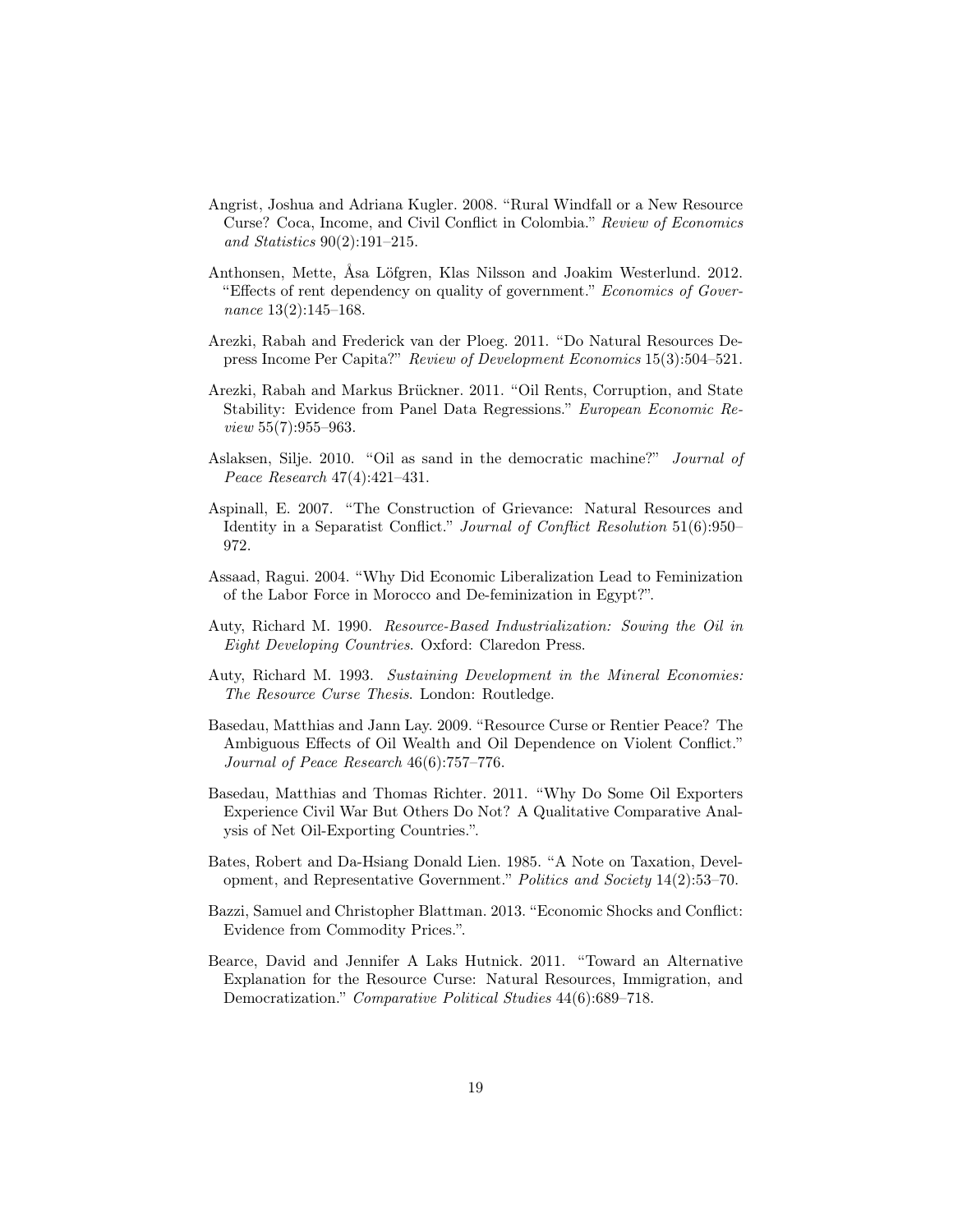- Beblawi, Hazem. 1987. The Rentier State in the Arab World. In *The Rentier State*, ed. Hazem Beblawi and Giacomo Luciani. New York: Croom Helm pp. 49–62.
- Beck, Thorsten and Luc Laeven. 2006. "Institution building and growth in transition economies." *Journal of Economic Growth* 11:157–186.
- Bellin, Eva. 1994. "The Politics of Profit in Tunisia: Utility of the Rentier Paradigm?" *World Development* 22(3):427–436.
- Bellows, John and Edward Miguel. 2009. "War and local collective action in Sierra Leone." *Journal of Public Economics* 93(11-12):144–157.
- Bermeo, Sarah. 2011. "Foreign Aid and Regime Change: A Role for Donor Intent." *World Development* 39(11):2021–2031.
- Besley, Timothy and Torsten Persson. 2010. "State Capacity, Conflict, and Development." *Econometrica* 78(1):1–34.
- Besley, Timothy and Torsten Persson. 2011. "The Logic of Political Violence." *Quarterly Journal of Economics* 126:1411–1445.
- Bhattacharya, Sambit and Roland Hodler. 2010. "Natural Resources, democracy, and corruption." *European Economic Review* 54:608–621.
- Bjorvatn, Kjetil and Alireza Naghavi. 2011. "Rent seeking and regime stability in rentier states." *European Journal of Political Economy* 27(4):740–748.
- Boix, Carles. 2003. *Democracy and Redistribution*. New York: Cambridge University Press.
- Brautigam, Deborah, Odd-Helge Fjeldstad and Mick Moore. 2008. *Taxation and State-Building in Developing Countries: Capacity and Consent*. New York: Cambridge University Press.
- Brollo, Fernanda, Tommaso Nannicini, Roberto Perotti and Guido Tabellini. 2013. "The Political Resource Curse." *American Economic Review* 103(5):1759–1796.
- Brückner, Markus, Antonio Ciccone and Andrea Tesei. 2012. "Oil Price Shocks, Income, and Democracy." *Review of Economics and Statistics* 94(2):389–399.
- Brunnschweiler, Christa and Erwin Bulte. 2009. "Natural resources and violent conflict: resource abundance, dependence, and the onset of civil wars." *Oxford Economic Papers* 61:651–674.
- Bueno de Mesquita, Bruce and Alastair Smith. 2010. "Leader Survival, Revolutions, and the Nature of Government Finance." *American Political Science Review* 54(4):936–950.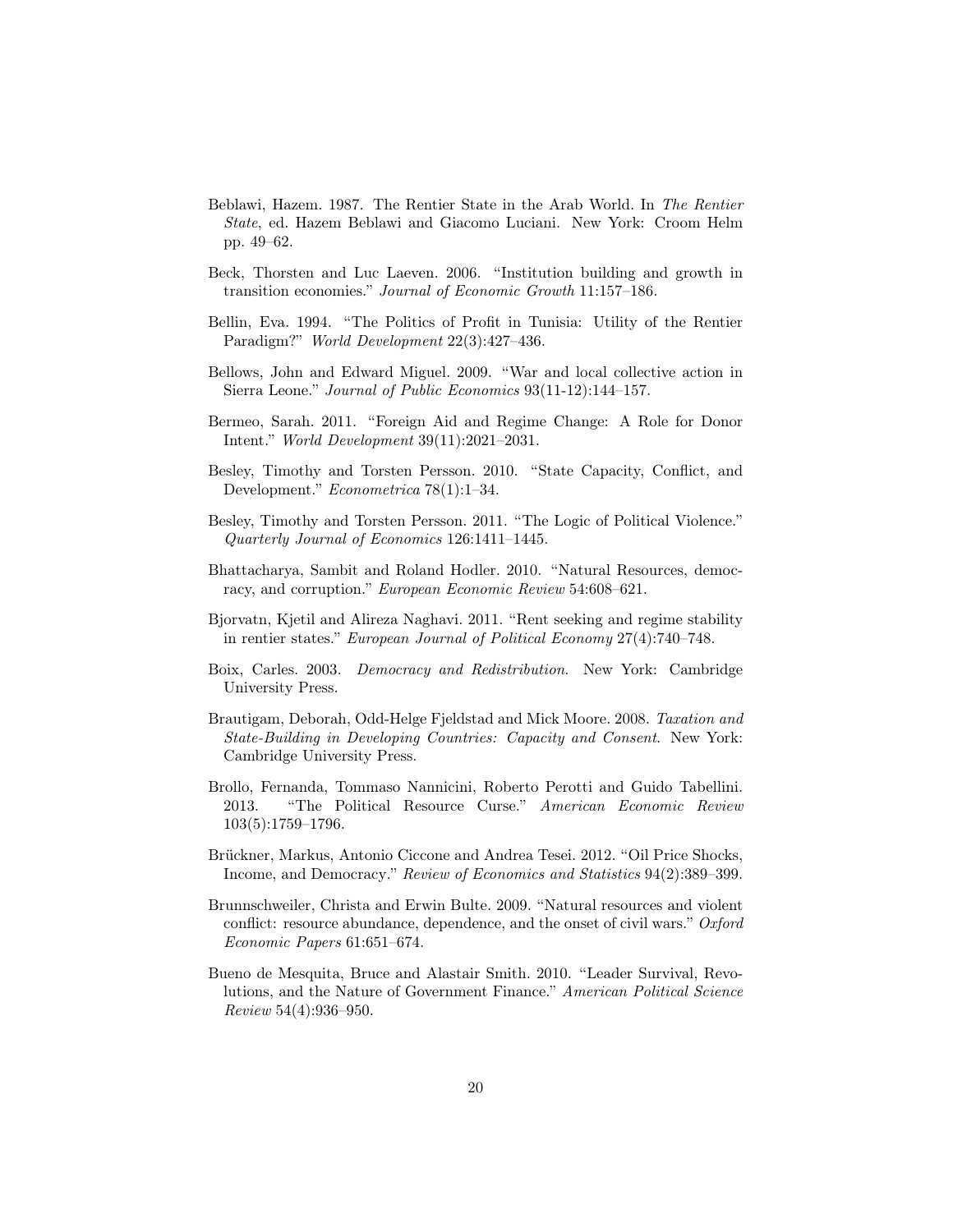- Buhaug, Halvard, Scott Gates and Päivi Lujala. 2009. "Geography, Rebel Capability, and the Duration of Civil Conflict." *Journal of Conflict Resolution* 53(4):544–569.
- Bulte, Erwin, Richard Damania and Robert T Deacon. 2005. "Resource Intensity, Institutions, and Development." *World Development* 33(7):1029–1044.
- Bunker, Stephen G. 1984. "Modes of Extraction, Unequal Exchange, and the Progressive Underdevelopment of an Extreme Periphery: The Brazilian Amazon 1600-1980." *American Journal of Sociology* 89:1017–1064.
- Busse, Matthias and Steffen Gröning. 2013. "The resource curse revisited: governance and natural resources." *Public Choice* 154(1-2):1–20.
- Cabrales, Antonio and Esther Hauk. 2011. "The Quality of Political Institutions and the Curse of Natural Resources." *The Economic Journal* 121:58–88.
- Caselli, Francesco and Andrea Tesei. 2011. "Resource Windfalls, Political Regimes, and Political Stability.".
- Caselli, Francesco and Guy Michaels. 2013. "Do Oil Windfalls Improve Living Standards? Evidence from Brazil." *American Economic Journal: Applied Economics* 5(1):208–238.
- Caselli, Francesco and Tom Cunningham. 2009. "Leader behaviour and the natural resource curse." *Oxford Economic Papers* 61:628–650.
- Chaudhry, Kiren Aziz. 1989. "The price of wealth: business and state in labor remittance and oil economies." *International Organization* 43(1):101–145.
- Chaudhry, Kiren Aziz. 1997. *The Price of Wealth: Economies and Institutions in the Middle East*. Ithaca: Cornell University Press.
- Clark, John. 1997. "Petro-Politics in Congo." *Journal of Democracy* 8(3):62–76.
- Colgan, Jeffrey. 2011. "Venezuela and military expenditure data." *Journal of Peace Research* 48(4):547–556.
- Collier, Paul and Anke Hoeffler. 1998. "On economic causes of civil war." *Oxford Economic Papers* 50:563–573.
- Collier, Paul, Anke Hoeffler and Dominic Rohner. 2009. "Beyond greed and grievance: feasibility and civil war." *Oxford Economic Papers* 61:1–27.
- Collier, Paul and Nicholas Sambanis. 2005. *Understanding Civil War: Evidence and Analysis*. Washington DC: World Bank.
- Corden, W M and P J Neary. 1982. "Booming Sector and De-industrialization in a Small Open Economy." *The Economic Journal* 92:825–848.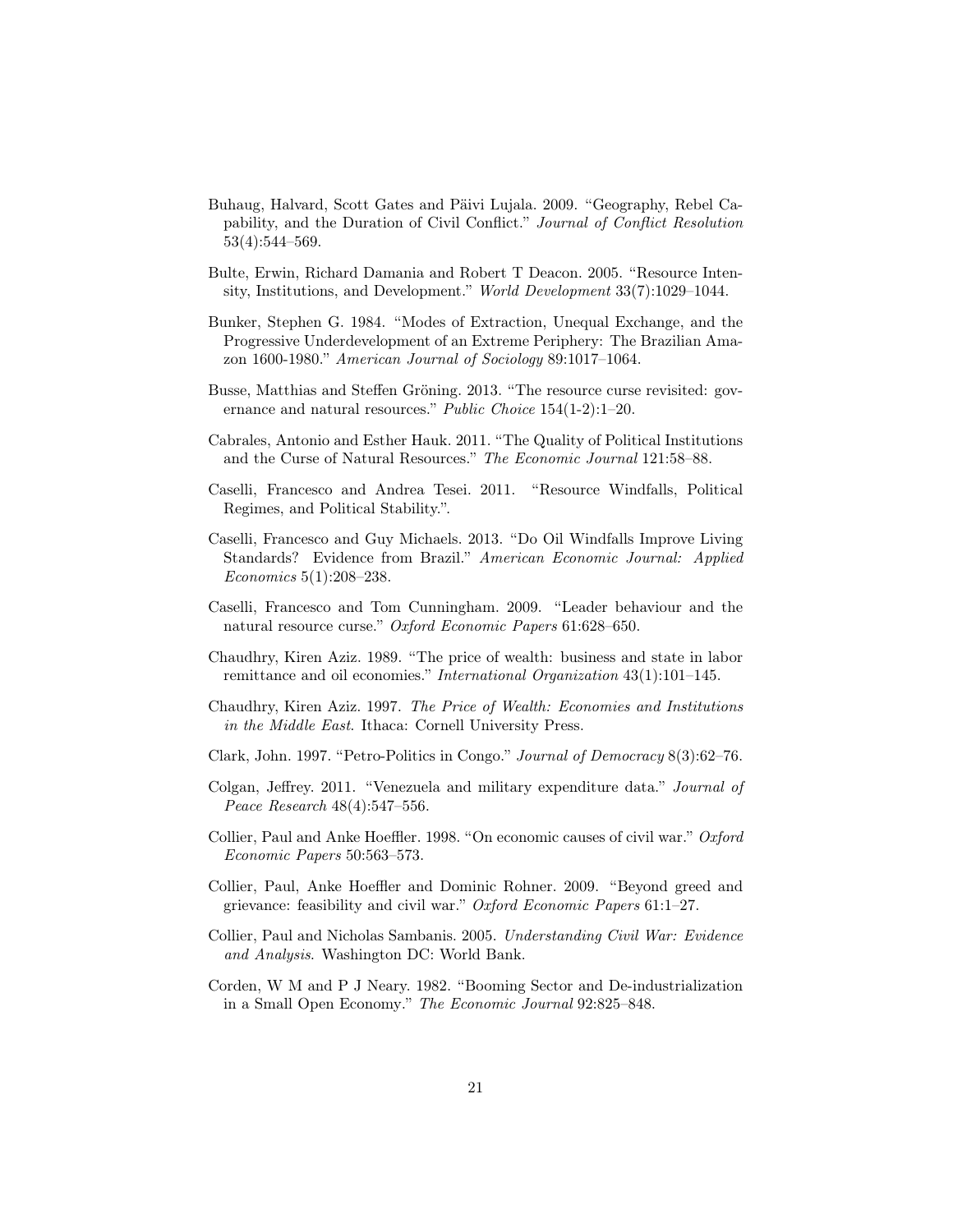- Cotet, Anca and Kevin K Tsui. 2013. "Resource Curse or Malthusian Trap? Evidence from Oil Discoveries and Extractions." *American Economic Journal: Macroeconomics* 5(1):49–80.
- Crystal, Jill. 1990. *Oil and Politics in the Gulf: rulers and merchants in Kuwait and Qatar*. New York: Cambridge University Press.
- Cuaresma, Jesus Crespo, Harald Oberhofer and Paul Raschky. 2010. "Oil and the duration of dictatorships." *Public Choice* 148(3-4):505–530.
- Dal Bó, Ernesto and Pedro Dal Bó. 2011. "Workers, Warriors, and Criminals: Social Conflict in General Equilibrium." *Journal of the European Economic Association* 9(4):646–677.
- De Luca, Giacomo, Jean-François Maystadt, Petros G Sekeris and John Ulimwengu. 2012. "Mineral Resources and Conflicts in DRC: A Case of Ecological Fallacy.".
- de Soysa, Indra. 2002. "Ecoviolence: Shrinking Pie or Honey Pot?" *Global Environmental Politics* 2(4):1–34.
- de Soysa, Indra and Theodora-Ismene Gizelis. 2013. "The natural resource curse and the spread of HIV/AIDS, 1990-2008." *Social Science and Medicine* 77(January):90–96.
- Delacroix, Jacques. 1977. "The Export of Raw Materials and Economic Growth: A Cross-National Study." *American Sociological Review* 42:795–808.
- Do, Quy-Toan, Andrei A Levchenko and Claudio Raddatz. 2011. Engendering Trade. Technical Report 5777 Washington D.C.: .
- Dube, Oeindrila and Juan Vargas. 2013. "Commodity price shocks and civil conflict: Evidence from Colombia." *Review of Economic Studies* .
- Dunning, Thad. 2008. *Crude Democracy: Natural Resource Wealth and Political Regimes*. New York: Cambridge University Press.
- Egorov, Georgy, Sergei Guriev and Konstantin Sonin. 2009. "Why Resource-Poor Dictators Allow Freer Media." *American Political Science Review* 103(4):645–668.
- Esteban, Joan, Laura Mayoral and Debraj Ray. 2012. "Ethnicity and Conflict: An Empirical Study." *American Economic Review* 102(4):1310–1342.
- Fearon, James D. 2004. "Why Do Some Civil Wars Last So Much Longer Than Others?" *Journal of Peace Research* 41(3):275–303.
- Fearon, James D and David D Laitin. 2003. "Ethnicity, Insurgency, and Civil War." *American Political Science Review* 97(1):75–90.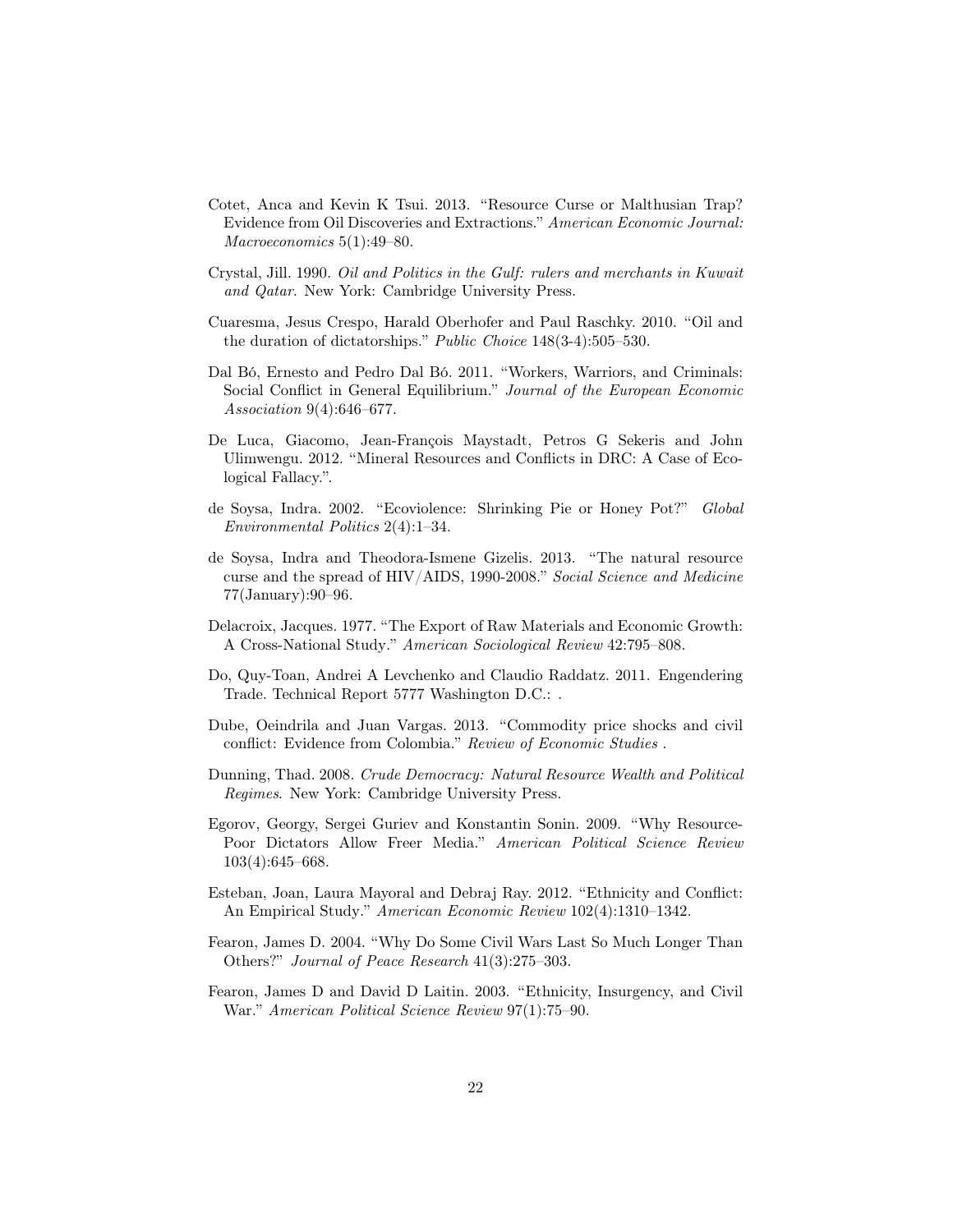- First, Ruth. 1980. Libya: Class and State in an Oil Economy. In *Oil and Class Struggle*, ed. Petter Nore and Terisa Turner. London: Zed Press pp. 119–142.
- Fish, M Stephen. 2005. *Democracy Derailed in Russia*. New York: Cambridge University Press.
- Frankel, Jeffrey A. 2012. The Natural Resource Curse: A Survey of Diagnoses and Some Prescriptions. In *Commodity Price Volatility and Inclusive Growth in Low-Income Countries*, ed. Rabah Arezki, Catherine Patillo, Marc Quintyn and Min Zhu. Washington D.C.: International Monetary Fund.
- Gandhi, Jennifer and Adam Przeworski. 2007. "Authoritarian Institutions and the Survival of Autocrats." *Comparative Political Studies* 40(11):1279–1301.
- Gassebner, Martin, Michael J Lamla and James R Vreeland. 2012. "Extreme Bounds of Democracy." *Journal of Conflict Resolution* .
- Gause III, F Gregory. 1994. *Oil Monarchies: Domestic Security Challenges in the Arab Gulf States*. New York: Council on Foreign Relations Press.
- Gelb, Alan and Associates. 1988. *Oil Windfalls Blessing or Curse?* New York: Oxford University Press.
- Gervasoni, Carlos. 2010. "A Rentier Theory of Subnational Regimes." *World Politics* 62(2):302–340.
- Gleditsch, Nils Peter. 2012. "Whither the weather? Climate change and conflict." *Journal of Peace Research* 49(1):3–9.
- Glynn, Adam N. 2009. "Does Oil Cause Civil War Because It Causes State Weakness?".
- Goldberg, Ellis, Erik Wibbels and Eric Mvukiyehe. 2008. "Lessons from Strange Cases: Democracy, Development, and the Resource Curse in the U.S. States." *Comparative Political Studies* 41(4-5):477–514.
- Greene, Kenneth. 2010. "The Political Economy of Authoritarian Single-Party Dominance." *Comparative Political Studies* 43(7):807–834.
- Grossman, Herschel. 1994. "Production, appropriation, and land reform." *American Economic Review* 84(3):705–712.
- Gurses, Mehmet. 2009. "State-sponsored development, oil and democratization." *Democratization* 16(3):508–529.
- Haber, Stephen and Victor Menaldo. 2010. "Do Natural Resources Fuel Authoritarianism? A Reappraisal of the Resource Curse." *American Political Science Review* 105(1):1–24.
- Harwell, Emily, Douglas Farah and Arthur Blundell. 2011. *Forests, Fragility, and Conflict: Overview and Case Studies*. Washington D.C.: Program on Forests.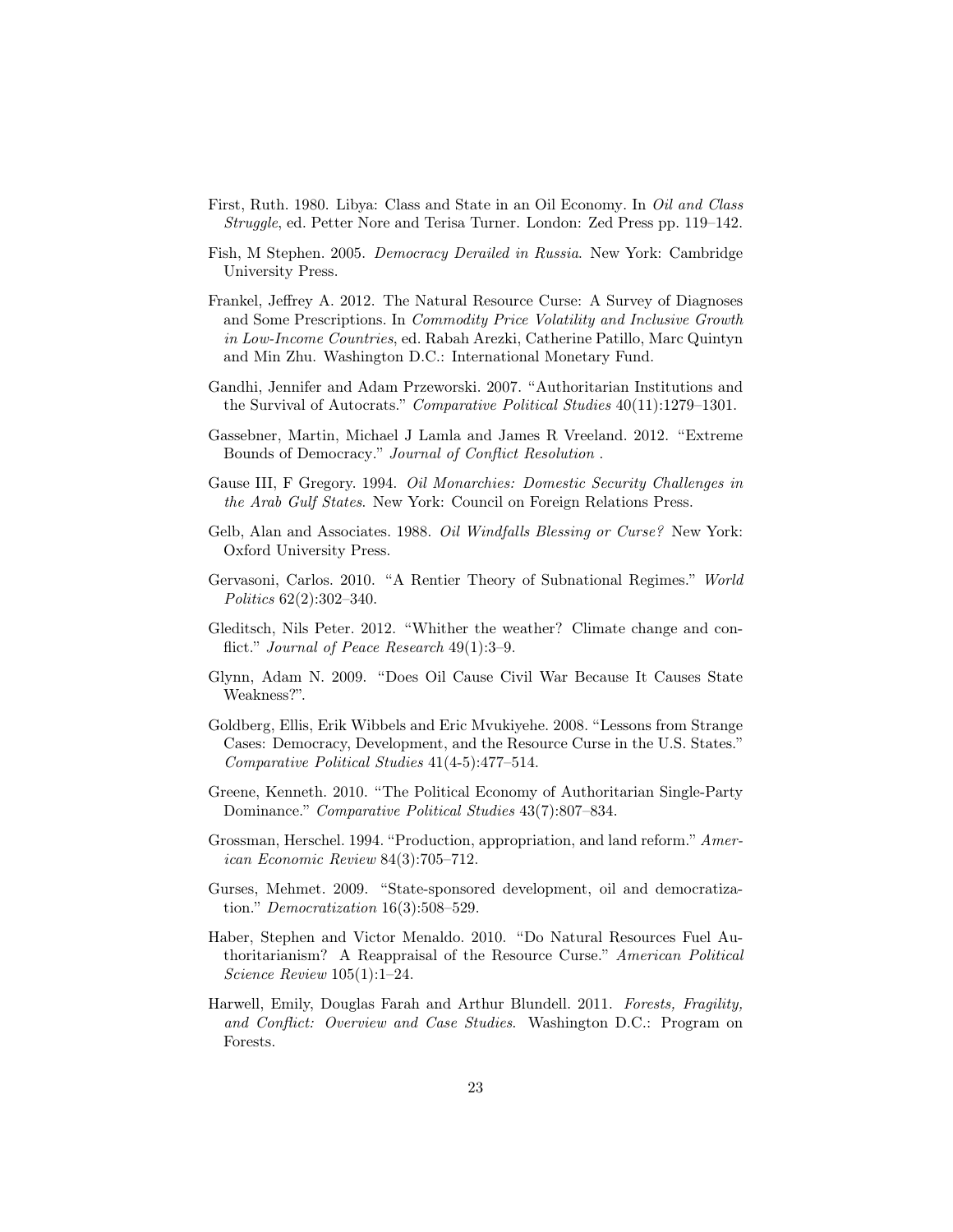- Herb, Michael. 2005. "No Representation without Taxation? Rents, Development, and Democracy." *Comparative Politics* 37(3):297–317.
- Hertog, Steffen. 2007. "Shaping the Saudi State: Human Agency's Shifting Role in Rentier-State Formation." *International Journal of Middle East Studies* 39:539–563.
- Hirschleifer, Jack. 1991. "The technology of conflict as an economy activity." *American Economic Review* 81(2):130–134.
- Hirschman, Albert O. 1958. *The Strategy of Economic Development*. New Haven: Yale University Press.
- Humphreys, Macartan. 2005. "Natural Resources, Conflict, and Conflict Resolution: Uncovering the Mechanisms." *Journal of Conflict Resolution* 49(4):508– 537.
- Hunziker, Philipp and Lars Erik Cederman. 2012. "No Extraction without Representation: Petroleum Production and Ethnonationalist Conflict.".
- Isham, Jonathan, Michael Woolcock, Lant Pritchett and Gwen Busby. 2005. "The Varieties of the Rentier Experience: How Natural Resource Export Structures Affect the Political Economy of Growth." *World Bank Economic Review* 19(2):141–174.
- Jensen, Nathan and Leonard Wantchekon. 2004. "Resource Wealth and Political Regimes in Africa." *Comparative Political Studies* 37(9):816–841.
- Jones Luong, Pauline and Erika Weinthal. 2010. *Oil is not a Curse: Ownership Structure and Institutions in Soviet Successor States.* New York: Cambridge University Press.
- Kaldor, Mary, Terry Lynn Karl and Yahia Said. 2007. *Oil Wars*. London: Pluto Press.
- Karl, Terry Lynn. 1997. *The Paradox of Plenty: Oil Booms and Petro-States*. Berkeley: University of California Press.
- Keen, David. 1998. *The Economic Functions of Violence in Civil Wars*. Number 320 London: International Institute of Strategic Studies.
- Kendall-Taylor, Andrea. 2012. "Purchasing Power: Oil, Elections, and Regime Durability in Azerbaijan and Kazakhstan." *Europe-Asia Studies* 64(4):737– 760.
- Knack, Stephen. 2009. "Sovereign rents and quality of tax policy and administration." *Journal of Comparative Economics* 37:359–371.
- Koubi, Vally, Gabriele Spilker, Tobias Böhmelt and Thomas Bernauer. 2013. "Do natural resources matter for interstate and intrastate armed conflict?" *Journal of Peace Research* .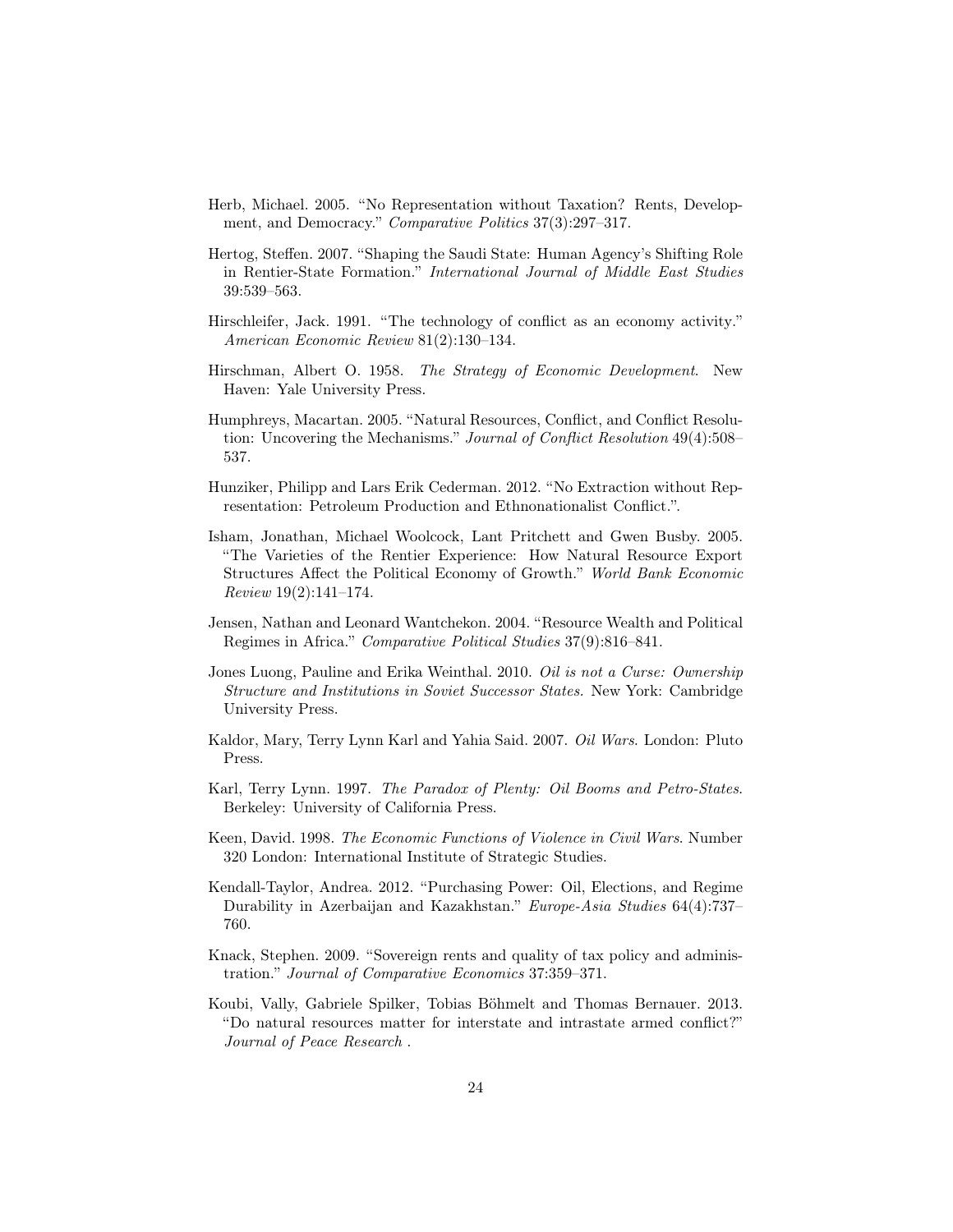- Kurtz, Marcus J and Sarah M Brooks. 2011. "Conditioning the 'Resource Curse': Globalization, Human Capital, and Growth in Oil-Rich Nations." *Comparative Political Studies* 44(6):747–770.
- Le Billon, Philippe. 2001. "The political ecology of war: natural resources and armed conflicts." *Political Geography* 20:561–584.
- Le Billon, Philippe. 2005. *Fuelling War: Natural Resources and Armed Conflicts*. New York City: Routledge.
- Lei, Yu-Hsiang and Guy Michaels. 2011. "Do Giant Oilfield Discoveries Fuel Internal Armed Conflicts?".
- Leite, Carlos and Jens Weidmann. 1999. Does Mother Nature Corrupt? Natural Resources, Corruption, and Economic Growth. Technical Report WP/99/85 Washington D.C.: .
- Lenin, V I. 1914 (1975). Imperialism, the Highest Stage of Capitalism. In *The Lenin Anthology*, ed. Robert C Tucker. New York: WW Norton and Company pp. 204–274.
- Levin, Jonathan V. 1960. *The Export Economies: Their Pattern of Development in Historical Perspective*. Cambridge: Harvard University Press.
- Lujala, Päivi. 2009. "Deadly Combat over Natural Resources: Gems, Petroleum, Drugs, and the Severity of Armed Civil Conflict." *Journal of Conflict Resolution* 53(1):50.
- Lujala, Päivi. 2010. "The Spoils of Nature: Armed Civil Conflict and Rebel Access to Natural Resources." *Journal of Peace Research* 47(1):15–28.
- Lujala, Päivi, Nils Petter Gleditsch and Elisabeth Gilmore. 2005. "A Diamond Curse?: Civil War and a Lootable Resource." *Journal of Conflict Resolution* 49(4):538–562.
- Mahdavy, Hussein. 1970. The Patterns and Problems of Economic Development in Rentier States: The Case of Iran. In *Studies in Economic History of the Middle East*, ed. M A Cook. London: Oxford University Press pp. 428–467.
- McGuirk, Eoin. 2013. "The Illusory Leader: Natural Resources, Taxation, and Accountability." *Public Choice* 154(3-4):285–313.
- Melhum, Halvor, Karl Moene and Ragnar Torvik. 2006. "Institutions and the Resource Curse." *The Economic Journal* 116(1):1–20.
- Monteiro, Joana and Claudio Ferraz. 2010. "Does Oil Make Leaders Unaccountable? Evidence from Brazil's offshore oil boom.".
- Morelli, Massimo and Dominic Rohner. 2010. "Natural Resource Distribution and Multiple Forms of Civil War.".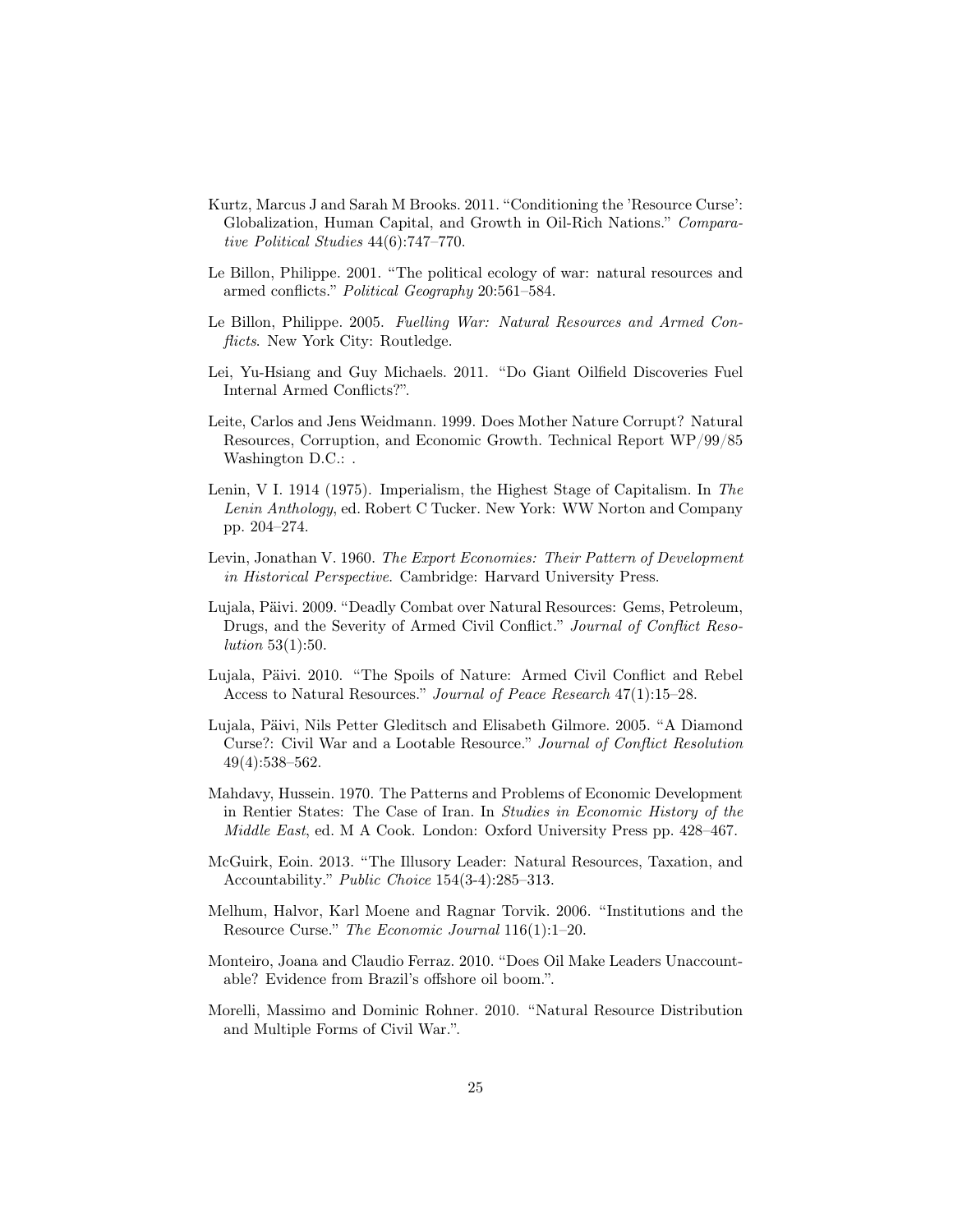- Morrison, Kevin. 2007. "Natural Resources, aid, and democratization: a bestcase scenario." *Public Choice* 131(3-4):365–386.
- Morrison, Kevin. 2009. "Oil, Nontax Revenue, and Regime Stability." *International Organization* 63:107–138.
- Morrison, Kevin. 2012. "What Can We Learn About the 'Resource Curse' from Foreign Aid?" *World Bank Research Observer* 27(1):52–73.
- Nurske, Ragnar. 1958. "Trade Fluctuations and Buffer Policies of Low-Income Countries." *Kyklos* XI:141–154.
- Omeje, Kenneth. 2008. *Extractive Economies and Conflicts in the Global South*. Aldershot: Ashgate Publishing Ltd.
- Omgba, Luc Désiré. 2009. "On the Duration of Political Power in Africa." *Comparative Political Studies* 42(3):416–436.
- Østby, Gudrun, Ragnhild Nordås and Jan Ketil Rød. 2009. "Regional Inequalities and Civil Conflict in Sub-Saharan Africa." *International Studies Quarterly* 53(2):301–324.
- Paler, Laura. forthcoming. "Keeping the Public Purse: An Experiment in Windfalls, Taxes, and the Incentives to Restrain." *American Political Science Review* .
- Peluso, Nancy Lee. 1992. *Rich Forests, Poor People: Resource Control and Resistance in Java*. Berkeley: University of California Press.
- Prebisch, Raul. 1950. *The Economic Development of Latin America and its Principal Problems*. Lake Success, New York: United Nations.
- Price, Steven V. 2003. *War and Tropical Forests*. Binghamton, NY: Food Products Press.
- Rajan, Sudhir Chella. 2011. "Poor little rich countries: another look at the 'resource curse'." *Environmental Politics* 20(5):617–632.
- Ramsay, Kristopher. 2011. "Revisiting the Resource Curse: Natural Disasters, the Price of Oil, and Democracy." *International Organization* 65(4):507–529.
- Reno, William. 1995. *Corruption and State Politics in Sierra Leone*. New York: Cambridge University Press.
- Reno, William. 1998. *Warlord Politics and African States*. Boulder: Lynne Rienner.
- Ricardo, David. 1817 (1911). *Principles of Political Economy and Taxation*. London: J. M. Dent & Sons.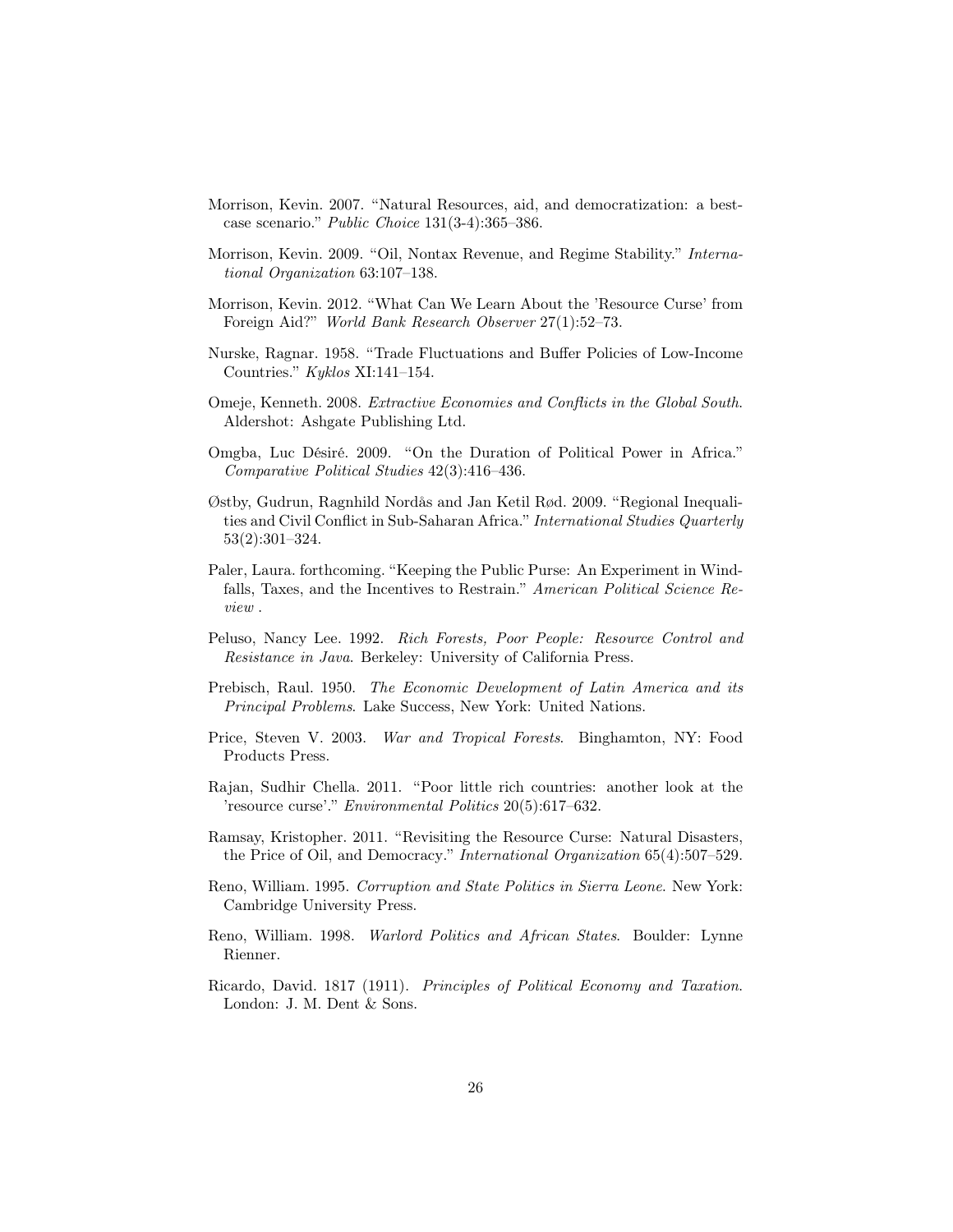- Robinson, James A, Ragnar Torvik and Thierry Verdier. 2006. "Political foundations of the resource curse." *Journal of Development Economics* 79(2):447– 468.
- Ross, Michael L. 1999. "The Political Economy of the Resource Curse." *World Politics* 51(2):297–322.
- Ross, Michael L. 2001*a*. "Does Oil Hinder Democracy?" *World Politics* 53(3):325–361.
- Ross, Michael L. 2001*b*. *Timber Booms and Institutional Breakdown in Southeast Asia*. New York: Cambridge University Press.
- Ross, Michael L. 2003. Oil, Drugs and Diamonds: The Varying Roles of Natural Resources in Civil War. In *The Political Economy of Armed Conflict*, ed. Karen Ballentine and Jake Sherman. Boulder, CO: Lynne Rienner pp. 47–72.
- Ross, Michael L. 2004*a*. "Does Taxation Lead to Representation?" *British Journal of Political Science* 34:229–249.
- Ross, Michael L. 2004*b*. "What Do We Know About Natural Resources and Civil War?" *Journal of Peace Research* 41(3):337–356.
- Ross, Michael L. 2006. "A Closer Look at Oil, Diamonds, and Civil War." *Annual Review of Political Science* 9:265–300.
- Ross, Michael L. 2008. "Oil, Islam, and Women." *American Political Science Review* 102(1):107–123.
- Ross, Michael L. 2012. *The Oil Curse: How Petroleum Wealth Shapes the Development of Nations*. Princeton: Princeton University Press.
- Sachs, Jeffrey D and Andrew M Warner. 1995. "Natural Resource Abundance and Economic Growth.".
- Sala-i Martin, Xavier and Arvind Subramanian. 2013. "Addressing the Natural Resource Curse An Illustration from Nigeria." *Journal of African Economies*  $22(4):570-615.$
- Shambayati, Hootan. 1994. "The Rentier State, Interest Groups, and the Paradox of Autonomy: State and Business in Turkey and Iran." *Comparative Politics* 26(3):307–331.
- Singer, Hans W. 1950. "The Distribution of Gains Between Investing and Borrowing Countries." *American Economic Review* 40:473–485.
- Skaperdas, S. 1992. "Cooperation, conflict, and power in the absence of property rights." *The American Economic Review* pp. 720–739.
- Skocpol, Theda. 1982. "Rentier State and Shi'a Islam in the Iranian Revolution." *Theory and Society* 11:265–283.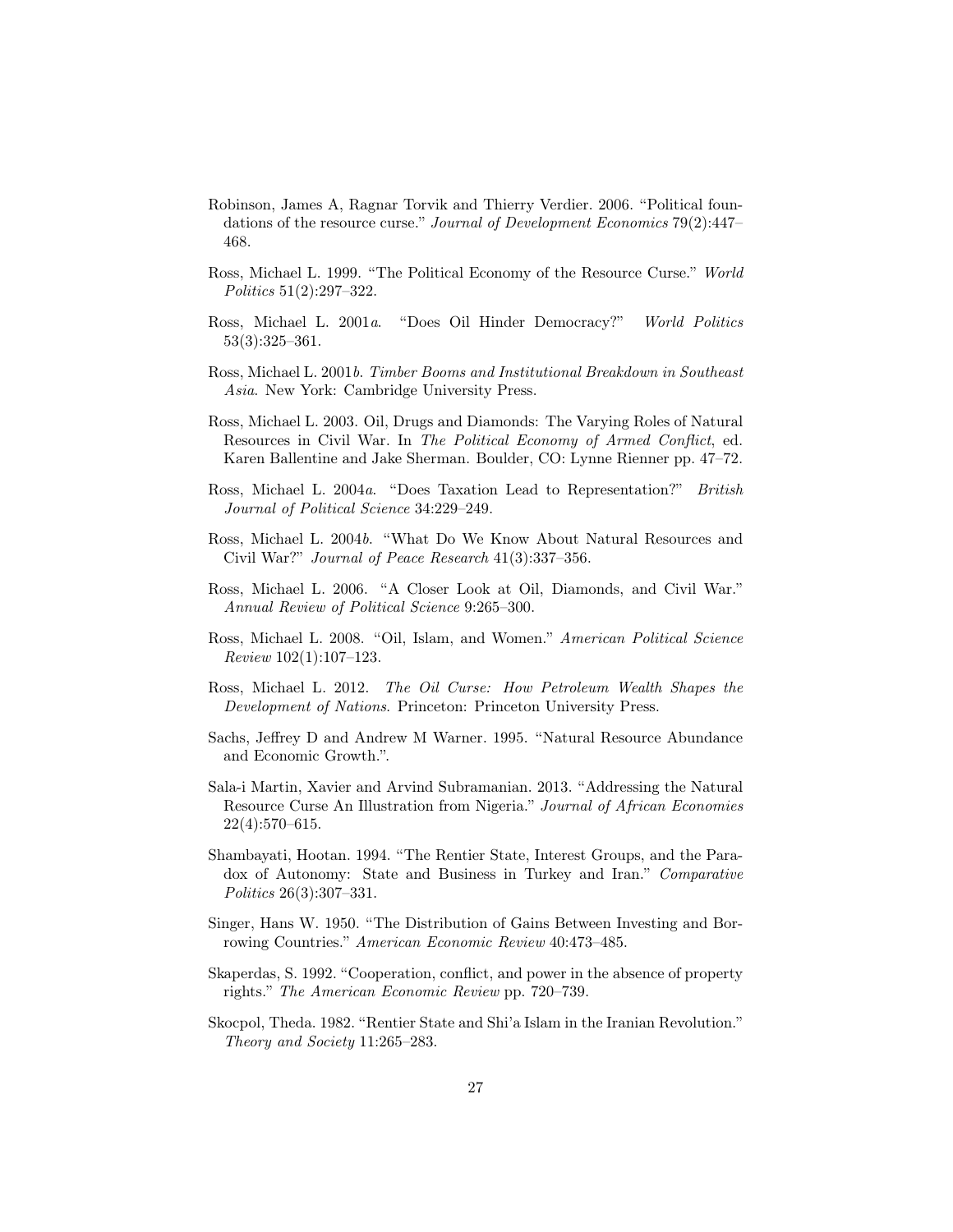- Smith, Adam. 1776 (1991). *An inquiry into the nature and causes of the wealth of nations* . New York: Prometheus Books.
- Smith, Alastair. 2008. "The Perils of Unearned Income." *Journal of Politics* 70(3):780–793.
- Smith, Benjamin. 2004. "Oil Wealth and Regime Survival in the Developing World, 1960-99." *American Journal of Political Science* 48(2):232–246.
- Snyder, Richard and Ravi Bhavnani. 2005. "Diamonds, Blood, and Taxes: A Revenue-Centered Framework for Explaining Political Order." *Journal of Conflict Resolution* 49(4):563–597.
- Sorens, Jason. 2011. "Mineral production, territory, and ethnic rebellion: The role of rebel constituencies." *Journal of Peace Research* 48(5):571–585.
- Tornell, Aaron and Philip R Lane. 1999. "The Voracity Effect." *American Economic Review* 89(1):22–46.
- Tornquist, Olle. 1990. Rent Capitalism, State, and Democracy: A Theoretical Proposition. In *State and Civil Society in Indonesia*, ed. Arief Budiman. Monash Papers on Southeast Asia No. 22 pp. 29–49.
- Torvik, Ragnar. 2009. "Why do some resource-abundant countries succeed while others do not?" *Oxford Review of Economic Policy* 25(2):241–256.
- Tsui, Kevin K. 2011. "More Oil, Less Democracy? Evidence from Worldwide Crude Oil Discoveries." *The Economic Journal* 121(551):89–115.
- Ulfelder, Jay. 2007. "Natural Resource Wealth and the Survival of Autocracies." *Comparative Political Studies* 40(8):995–1018.
- van der Ploeg, Frederick. 2011. "Natural Resources: Curse or Blessing?" *Journal of Economic Literature* 49(2):366–420.
- van der Ploeg, Frederick and Steven Poelhekke. 2010. "The pungent smell of 'red herrings': Subsoil assets, rents, volatility, and the resource curse." *Journal of Environmental Economics and Management* 60:44–55.
- Vandewalle, Dirk. 1998. *Libya Since Independence: Oil and State-Building*. Ithaca: Cornell University Press.
- Vicente, Pedro C. 2010. "Does oil corrupt? Evidence from a natural experiment in West Africa." *Journal of Development Economics* 92(1):28–38.
- Wacziarg, Romain. 2012. "The First Law of Petropolitics." *Economica* 79(316):641–657.
- Weinstein, Jeremy M. 2007. *Inside Rebellion: The Politics of Insurgent Violence*. New York City: Cambridge University Press.